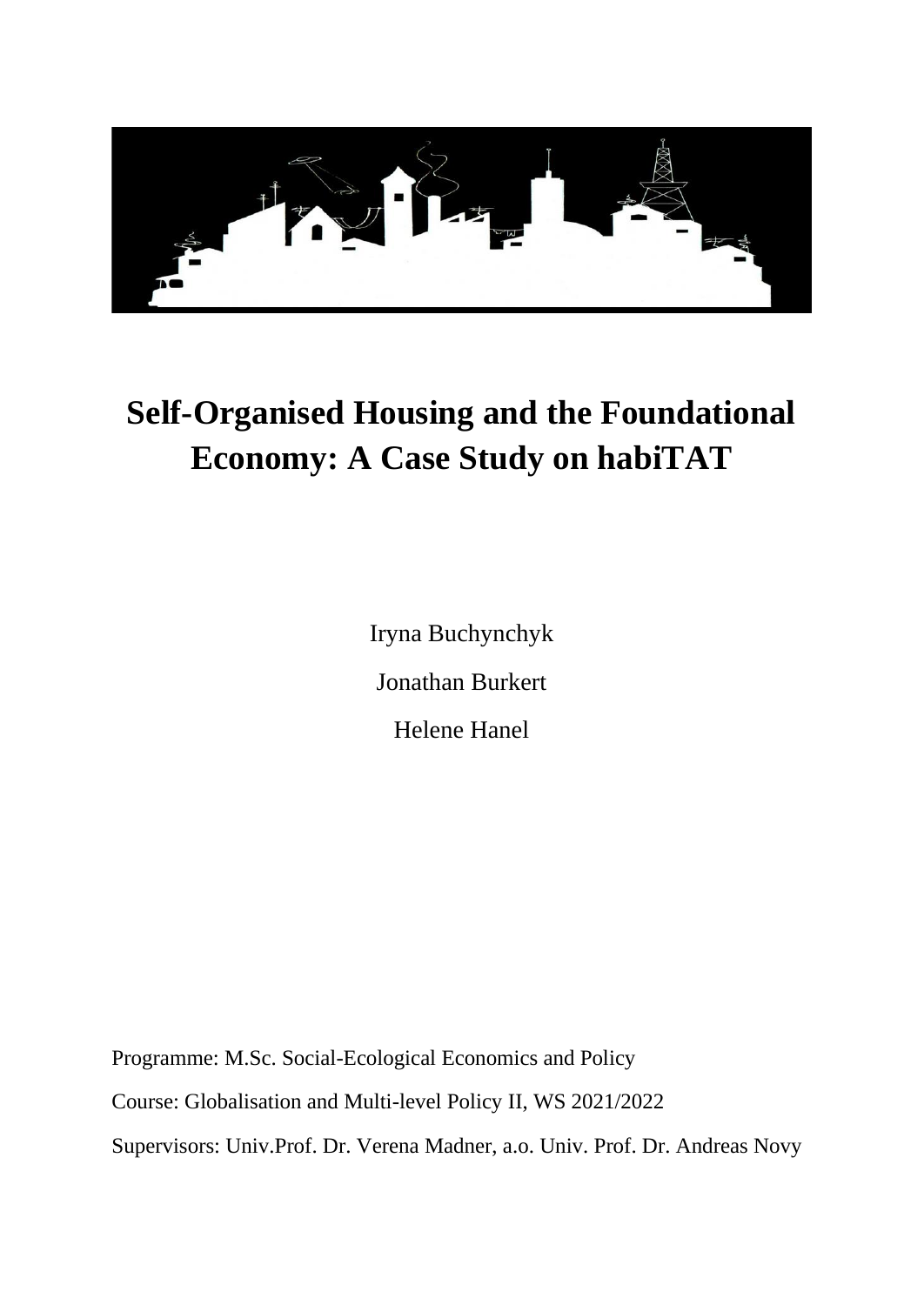# **Contents**

| 1.   |  |  |  |
|------|--|--|--|
| 2.1. |  |  |  |
| 2.2. |  |  |  |
| 3.   |  |  |  |
| 3.1. |  |  |  |
| 3.2. |  |  |  |
| 3.3. |  |  |  |
| 3.4. |  |  |  |
| 4.   |  |  |  |
| 4.1. |  |  |  |
| 4.2. |  |  |  |
| 5.   |  |  |  |
| 5.1. |  |  |  |
| 5.2. |  |  |  |
| 5.3. |  |  |  |
| 5.4. |  |  |  |
| 6.   |  |  |  |
|      |  |  |  |

# <span id="page-1-0"></span>**Table of figures**

| Figure 3: Degree of decommodification for different forms of housing provisioning 9 |  |
|-------------------------------------------------------------------------------------|--|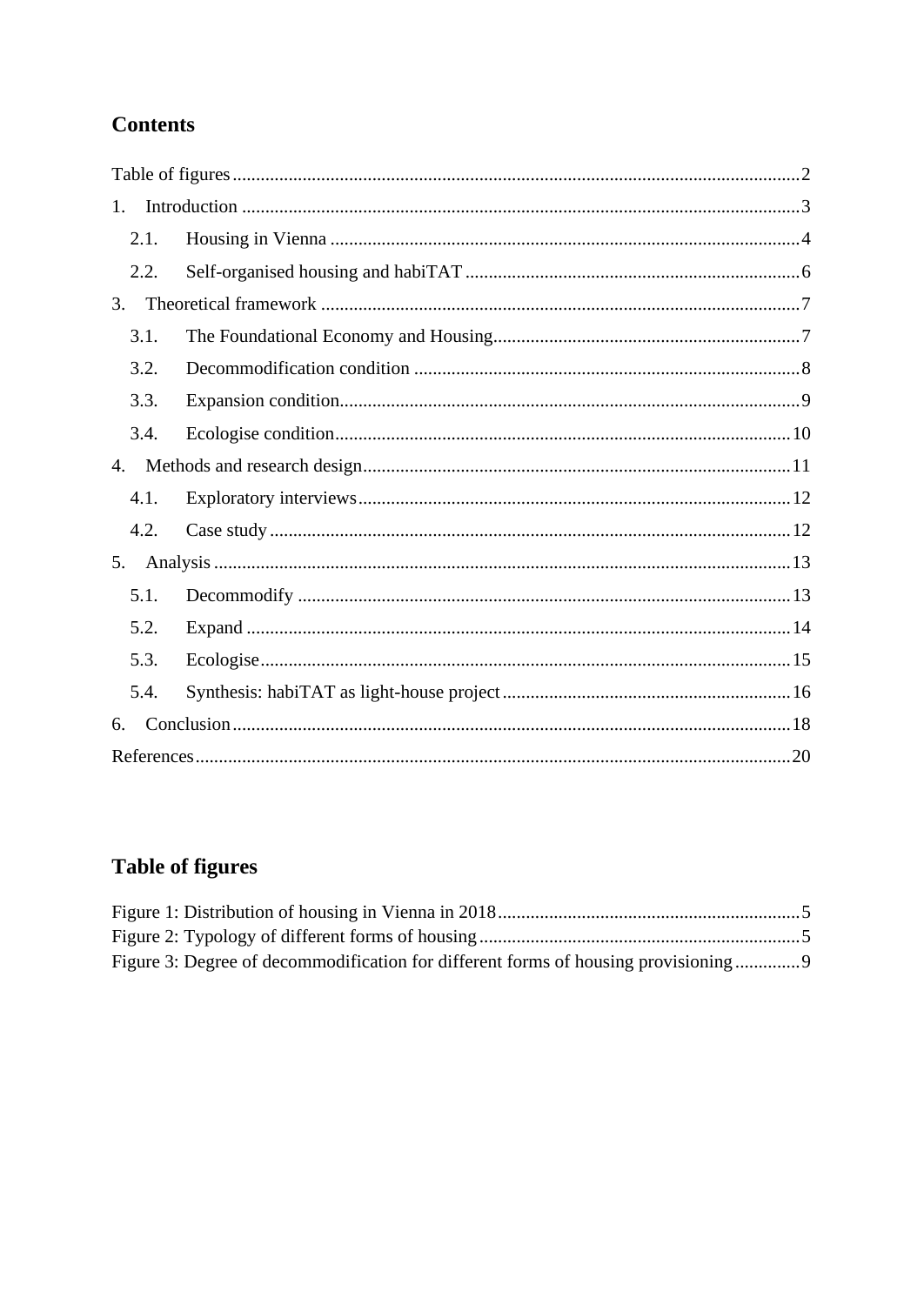## <span id="page-2-0"></span>**1. Introduction**

Several organisations and declarations such as the United Nations Human rights council acknowledge adequate housing as a precondition for wellbeing and a basic human right (UN Human Rights Council, 2017). However, this right can hardly be fulfilled as many European countries face housing crises, characterized by overheated, financialised housing markets with people struggling to find affordable living space. While in Austria the share of housing costs from disposable income has been relatively stable with 18.2% in 2019 (Agenda Austria, 2021), in Germany this proportion amounted to 25.9%, for German households at risk of poverty it was 49 % in 2019 (Statistisches Bundesamt, 2020).

As the basic function of housing, namely the provision of a place to live, is replaced by its investment potential and the housing sector remains highly financialised and commodified as well as competitive (Novy, 2020, p. 8), the right of all to housing is under threat (UN Human Rights Council, 2017). The Foundational Economy (FE) sees the socially responsible supply of housing as an essential part of a well-functioning society (FE Collective, 2020). Since the FE supports collective and inclusive provisioning to ensure the fulfilment of basic needs within planetary boundaries, it serves as a theoretical backbone when aiming for accessible housing for all. According to it, modes of living are only sustainable if they can be universalized. Housing provision is mostly referred to by the demand of strengthening state-based social housing provisioning, such as in the case of the Red Vienna (Bärnthaler et al., 2021, p. 3; Bärnthaler et al., 2020a). However, in Vienna, social housing stagnated in the last decades as rent prices on the private market increased.

Self-organised housing (SEH) initiatives constitute a potential counterforce to these tendencies, as they aim to satisfy the need for housing by ensuring affordable rents. The *Mietshäuser Syndikat* in Germany and the equivalent organization *habiTAT* in Austria are network-based initiatives connecting different housing projects. Their legal structure is built in a way that houses are withdrawn from the market permanently and escape possibilities of market speculation (habiTAT 2022). It is to be assessed whether potentials and limitations of habiTAT and the Mietshäuser Syndikat constitute respective alternative provisioning systems. They seem to have the potential of expanding decommodification and the FE.

The aim of the present paper is, hence, to examine the potential of habiTAT to strengthen the FE and support a social ecological transformation. The following research question will guide the research process:

#### **Main research question**

#### *In how far can self-organised housing projects like habiTAT strengthen the FE?*

HabiTAT and the Mietshäuser Syndikat have been studied by several scholars with different perspectives and concepts. Hurlin (2019) e.g., assessed the collective ownership of the Mietshäuser Syndikat and its application of the concept housing for degrowth (p. 345). Hölzl (2018) illustrates habiTAT's contribution to the common good and to affordable living (p. 5).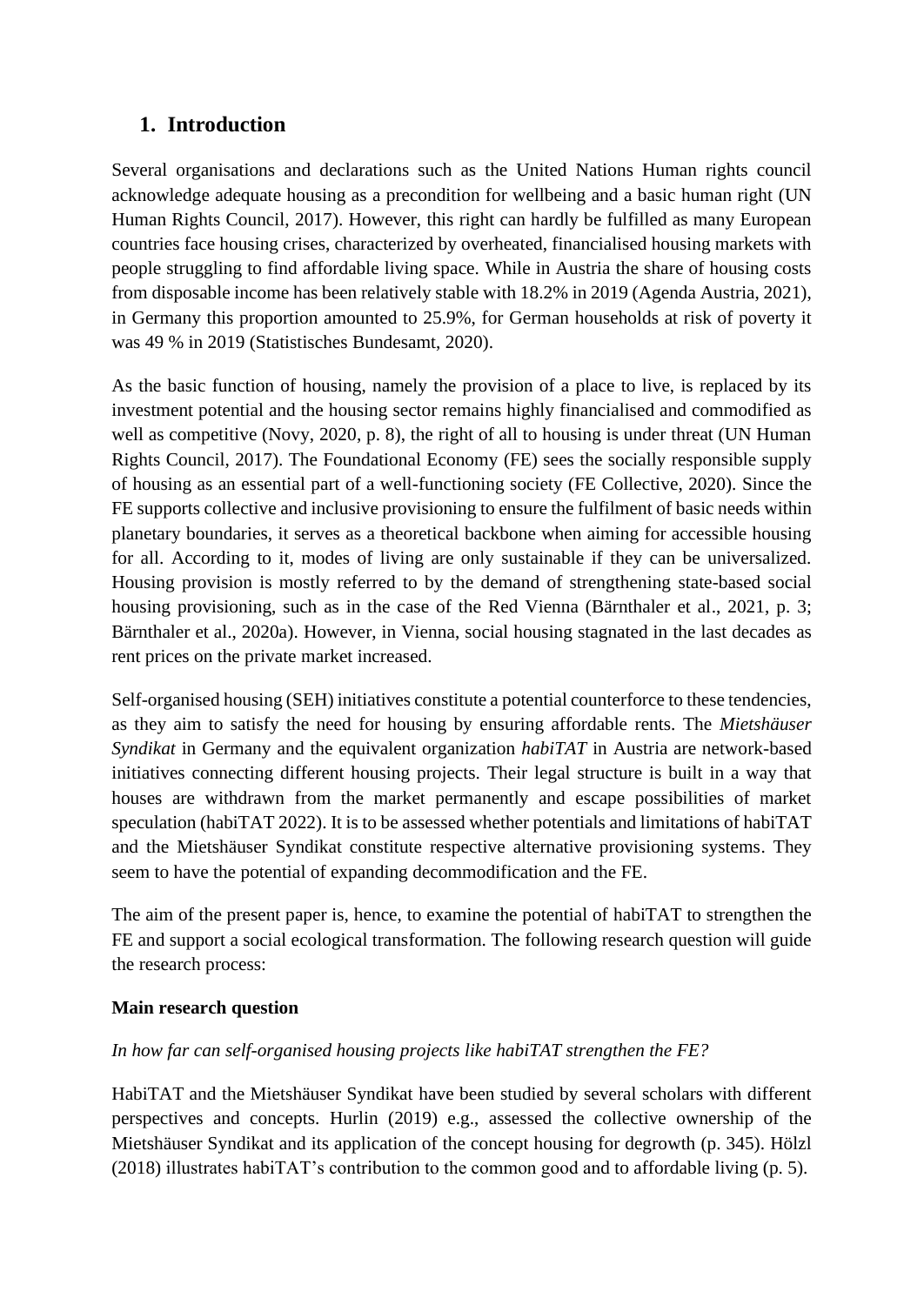Also, literature from the FE includes housing issues (Bärnthaler et al., 2021, p. 2-3). However, it remains vague about aspired housing infrastructure and the compatibility of SEH and the FE, which can be due to its purposeful context-sensitivity. To our knowledge, the FE does not mention SEH per se. Hence, in this paper, the potential and the role of habiTAT as well as SEH will be discussed more extensively with a FE approach.

To answer the research questions, a theoretical framework based on the FE, a case study on habiTAT and the application of the framework on habiTAT is being conducted. The second part of the paper introduces habiTAT and its structures. In part three, the theoretical framework as well as the conceptualization are being discussed. Part four presents the methodological approach and the research design. Part five consists of the main analysis and part six concludes the research project.

# **2. Introduction of self-organised housing and habiTAT**

#### <span id="page-3-0"></span>**2.1. Housing in Vienna**

The city of Vienna is known for its good quality of life and its history in assuring everyone's access to housing. This can be attributed to the policies implemented during the Red Vienna period (1919-1934). Then, Vienna has started the process of decommodification in technical infrastructures paving a way for collective consumption and showcasing the obligations of the municipality for the population (Novy et al., 2019, p. 231). During the Red Vienna socialdemocratic movements extended to the housing sector through rent regulations and consumption taxes on luxury goods and housing. This allowed to make redistributive changes in fiscal policy to provide high-quality public services (ibid., p. 232-234). The heritage of Red Vienna is still tangible, with the 'Gemeindebauten' providing for comparably affordable housing on a large scale (Kadi, 2015, p. 248).

Despite such past and the still high share of housing provided by the municipality (22%) and limited-profit housing associations (21%), affordable provisioning of housing is currently under threat in Vienna. This is reflected in increasing rents in recent years, e.g., private-sector rents rose by 28% between 2008 and 2014 (Paidakaki and Lang, 2021, p. 8). Moreover, since the 1980s there was a shift towards neoliberal policies following free market approach and promotion of private property (Kadi, 2015, p. 3). Even though there is a gradual revival of some Red Vienna's policies, e.g., construction regulations to cap land prices, the current situation on the housing market is challenging for many (Novy et al., 2019, p. 238).

In 2018 the distribution of housing (Figure 1) according to its different forms shows that in Vienna 19% is in private ownership, 22% are municipal housing, 21% is cooperatives, 33% are rented, and 4% are contributed to special types of housing, e.g., rent-free living with relatives etc. (Statistik Austria, 2019). In 2020 76,9% of housing in Vienna was rental and 20,4% was under private property (Statistik Austria, 2021). Vienna has the highest rental rate in Austria and the recent dynamic shows that it continues to increase. Considering such reliance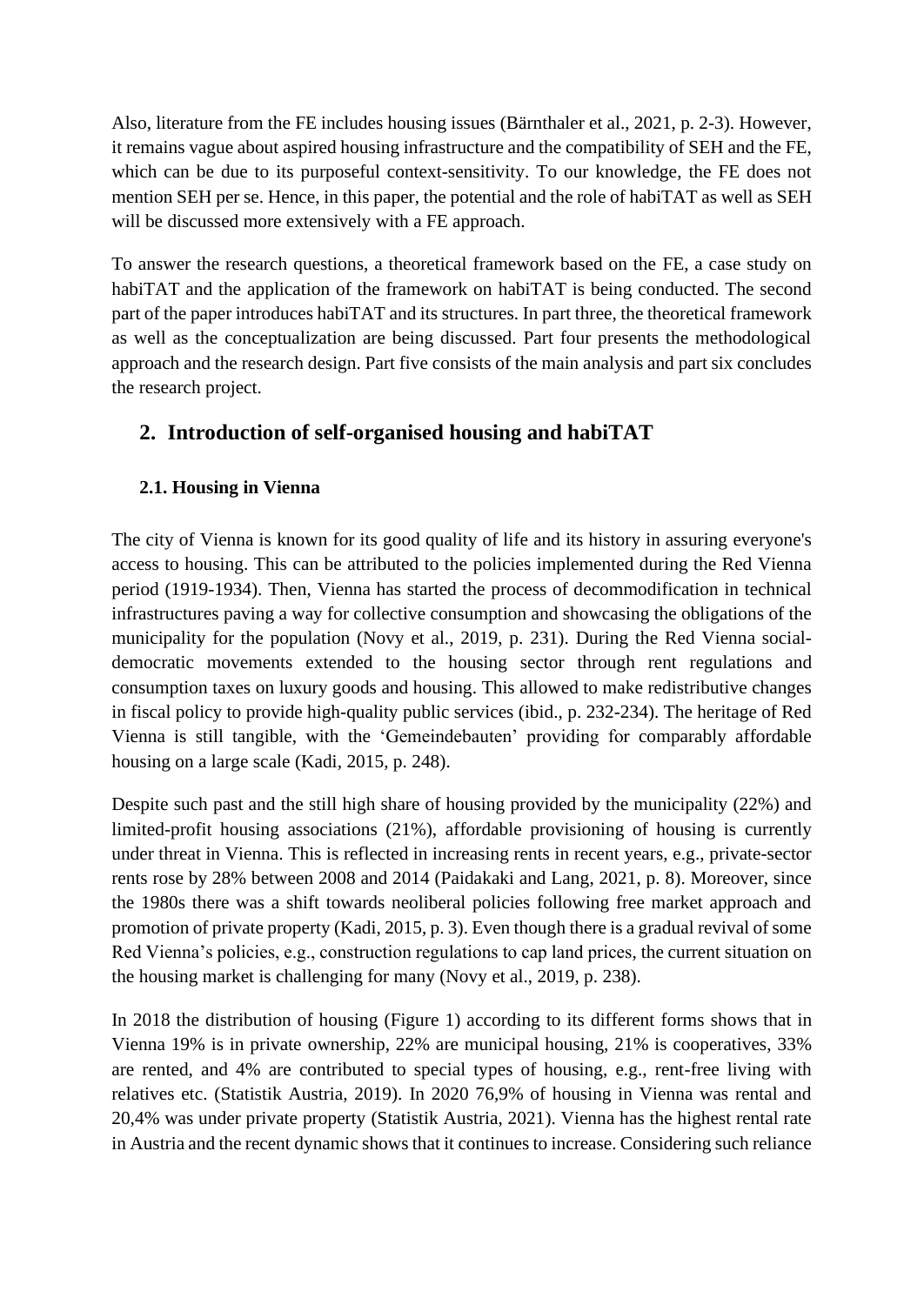of many on rental housing and the trend with increases in rental prices, people may be seeking for new ways to satisfy their need for shelter.



<span id="page-4-0"></span>*Figure 1: Distribution of housing in Vienna in 2018 (own depiction based on Statistik Austria (2019))*

To understand alternative modes of housing provisioning, it is important to gain an idea about other models of housing provisioning. Following Jessops typology of different forms of governance this means to characterise them as heterarchical with a focus on cooperation, rather than market or state governance (Jessop, 1998, p. 43-52). Heterarchical housing provisioning can be further separated into cooperatives, that operate on a large-scale, are top-down organised and require members to acquire a cooperative share (e.g., Müller et al., 2021), and collaborative housing that describes models of small-scale and participatory organisation. This includes both co-housing projects and SEH. Co-housing refers to property groups that build- or buy property together and then collectively own it (Lang and Stoeger, 2018, p. 36). SEH similarly refers to groups that aim to cohabitate in collectively owned dwellings, however no private ownership is aimed at, which is ensured by legal constructions (Hölzl, 2018, p. 25-28).



<span id="page-4-1"></span>*Figure 2: Typology of different forms of housing (own depiction)*

In Vienna, collaborative housing provisioning is certainly not a new development but was already rooted in the settler movement of cooperatives in the 1920s, that back-then set the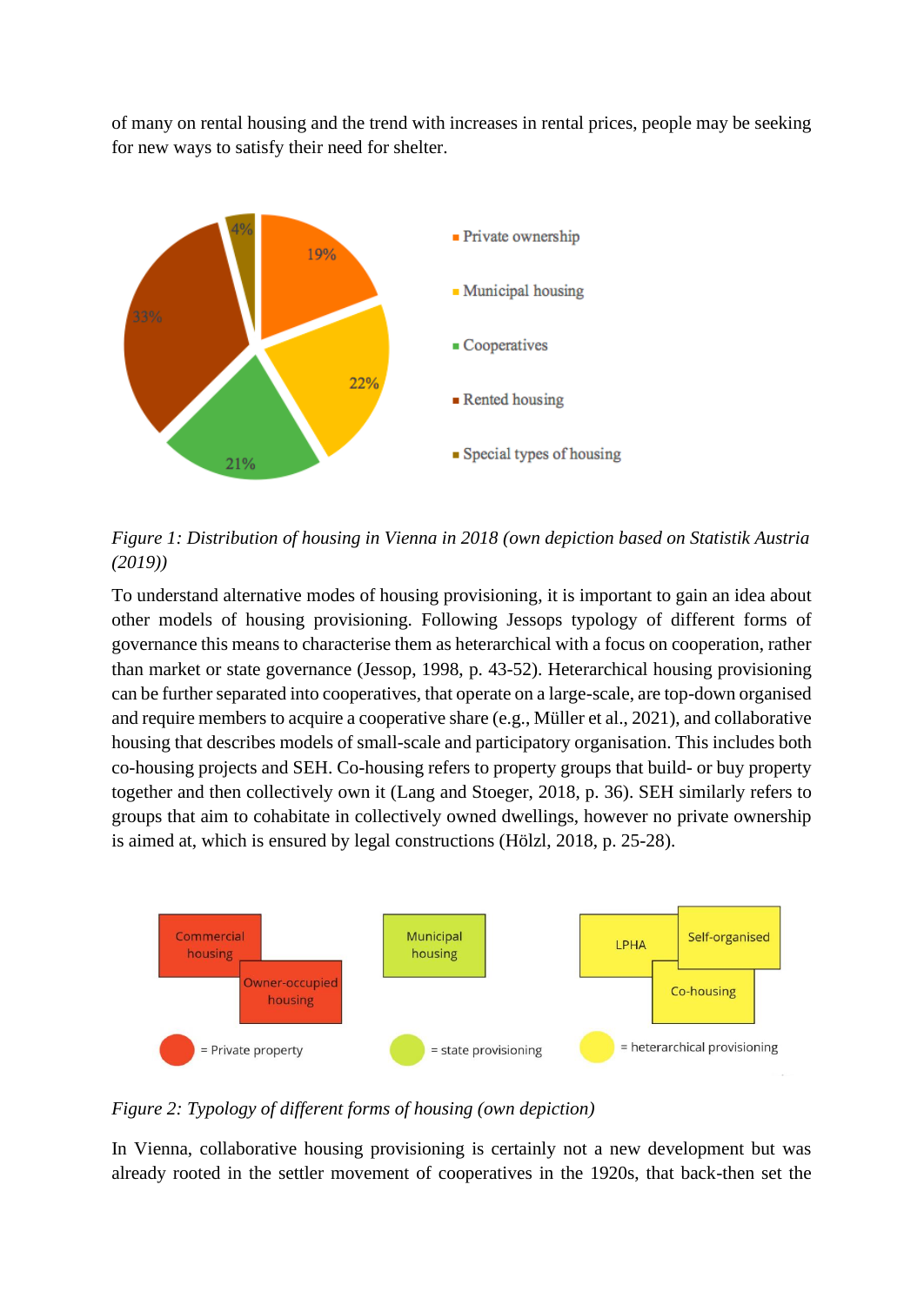foundations for public housing and Red Vienna (Lang and Stoeger, 2018, p. 44). Nowadays, large-scale cooperatives are dominant. Limited-profit housing associations (LPHA) are cooperatives and capital companies with principles of limited profit distribution and linking rent to costs (Müller et al., 2022, p. 11) In recent years, so-called *'Baugruppen'* are becoming more and more popular.

#### <span id="page-5-0"></span>**2.2. Self-organised housing and habiTAT**

As mentioned above, heterarchical forms of housing provisioning, such as Baugruppen and cohousing, are becoming more popular (Novy et al., 2019, p. 239). These are organised in a way where people not only share space, but also their lives, e.g., interactions, helping each other out, spending time together, etc. These can be also self-organised initiatives, where people unite to find a place and make it into their home. Mietshäuser Syndikat in Germany and habiTAT in Austria are examples of SEH initiatives. Historically these appeared from squatter's movements where people take over a vacant building to cover their need of shelter and organise it into a living and cultural space (Hölzl, 2018, p. 25). The motivation behind squatting is different, yet it is usually connected to the question of resource scarcity and unavailability of affordable housing for all (ibid.). Mietshäuser Syndikat originally was founded from such a movement, where the goal was to resist commodification of housing and fight for the right of all to housing in line with a legal system. Currently, there are 171 housing projects and 15 project initiatives under the Mietshäuser Syndikat organisation (Mietshäuser Syndikat, 2022).

In 2015 habiTAT adopted Mietshäuser Syndikat's organisation to the Austrian legal system. Currently it 8 projects are united under the roof organisation, including Bikes&Rails, SchloR and Living for Future in Vienna, Willy\*Fred and Jelka in Linz, Autonome Wohnfabrik in Salzburg, Brennessel Hauskollektiv in Innsbruck, 3er Hof in Leonding (habiTAT, 2022).

The structure is organised in a way to ensure autonomy of all housing projects, thus both Mietshäuser Syndikat and habiTAT are limited liability companies (Hölzl, 2018, p. 28). In habiTAT there are two stakeholders: (1) residents that are a part of the housing initiative (51%) share), (2) habiTAT limited liability company (49% share) that is made up of all housing projects within it (ibid., p. 31). Such structure allows for the most fair and equitable relationships in the organisation. Residents of the house have a complete autonomy regarding the questions of everything that is connected to their living space, e.g., renovations, selection of tenants, organisation of space, as well as the right to veto the sale of the building (Hölzl, 2018, p. 28). The legal role of the habiTAT is limited to vetoing the decisions about selling buildings and changes in legal charters (ibid.). Moreover, property rights are distributed between residents, who are simultaneously tenants and owners (Hölzl, 2018, p. 31). Such distribution of power between the habiTAT and residents as well as among residents allows to support the fundamental ideas of the organisation and protect the residents while upholding their freedoms.

The system is designed to avoid hierarchy to the best ability and to ensure equitable ways of participation, especially when it comes to the financial part of the projects. They are funded by a mixture of private (e.g., lending money from relatives, using crowd funding platforms),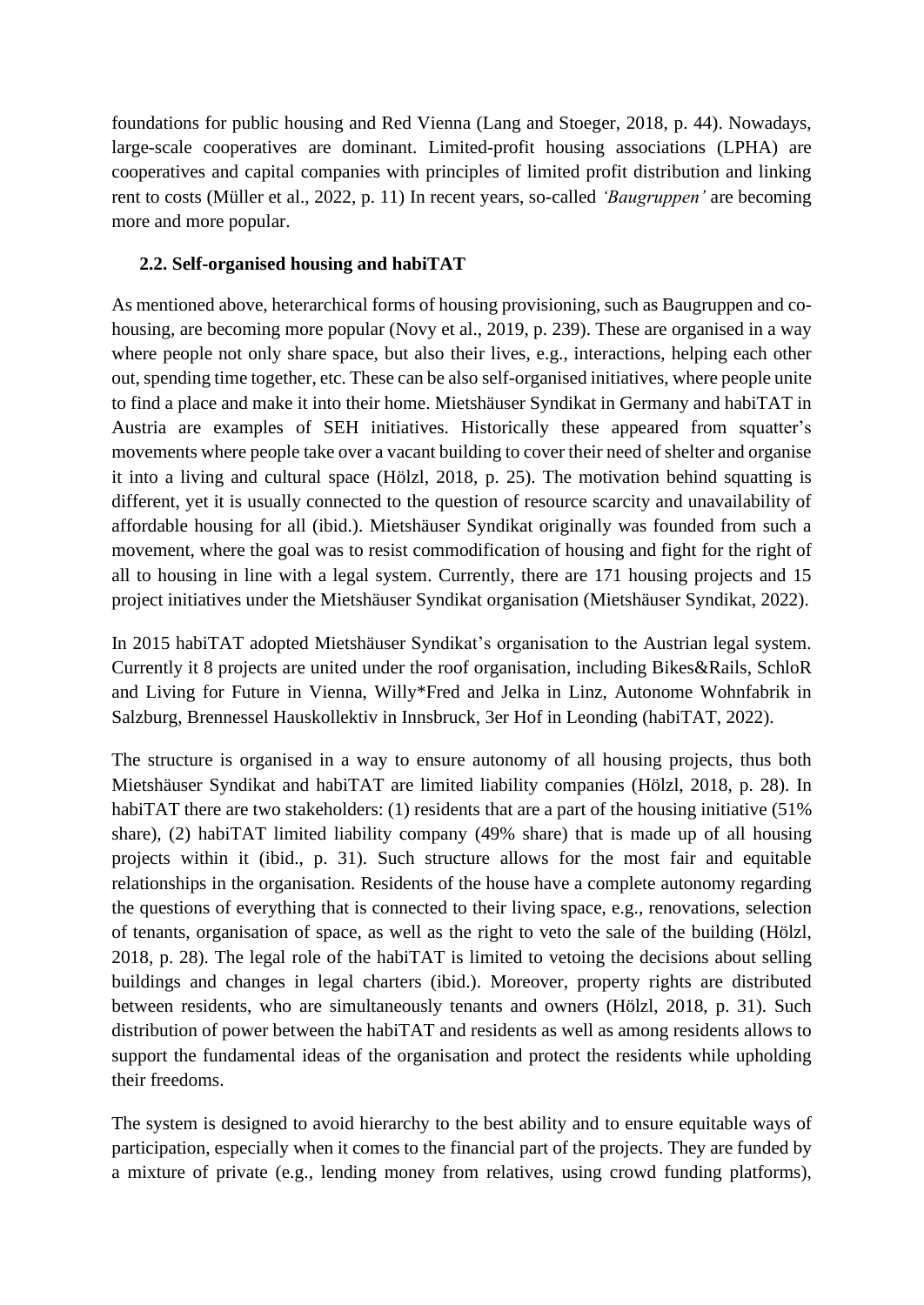federal and bank loans that are covered by rents paid based on the pillar of solidarity contributions (Hölzl, 2018, p. 29).

Overall, such an integral organisation behind habiTAT on all structural levels allows for an autonomous self-government of people to satisfy not only their need for housing, but also for belonging to community and social inclusion.

# <span id="page-6-0"></span>**3. Theoretical framework**

In this section we aim to develop a theoretical backbone that allows us to evaluate the potential and limitations of SEH on the case of habiTAT. For this purpose, we introduce the FE. Before, it is important to add that habiTAT can be understood as social innovation. Social innovation refers to any kind of social novelty that changes social relations and processes (Avelino et al., 2019, 197). In that sense, habiTAT with its self-proclaimed aim of alternative housing provisioning aims to renew and alternate the provisioning of housing.

#### <span id="page-6-1"></span>**3.1. The Foundational Economy and Housing**

The term FE is used both to describe a research program that entails foundational thinking, and a zone of the economy, meaning the collective provisioning for the satisfaction of basic needs such as water, food, education or housing (Novy, 2020, 15). Foundational thinking means, to understand the economy through zones, instead of thinking of all goods and their provisioning as homogenous. The FE book identified the core-economy (e.g., carework), the FE, the overlooked economy (e.g., haircuts or restaurants) and the tradable and competitive economy (FE Collective 2020, 3; Bärnthaler et al., 2021, p. 2f.).

Consequently, foundational thinking aims to strengthen the FE, using the imperative of "a good life for all within planetary boundaries" (Bärnthaler et al., 2021, p. 1). With this regard it prioritizes the satisfaction of use-values and thereby aims for decommodification, as foundational provisioning is deemed too important to leave it to the forces of the market. In this respect, foundational thinking is also strongly connected to human need theory (Bärnthaler et al., 2021, p. 8f.). Novy et al. use the metaphor of bread and roses to describe the scope of the FE and to distinguish it from a very classical understanding of state provisioning for the satisfaction of only existential needs. While bread can be understood as essential but boring, roses are metaphorical for the beautiful and special and thus important for a life in dignity, where social and cultural needs are satisfied (Bärnthaler et al., 2020b, p. 8, Gough, 2015, p. 1200).

With the demand of a good life for all within planetary boundaries, foundational thinking is also embedded into an ecological argument and is seen as a "cornerstone for a social-ecological transformation" (ibid.). The so-called FE 1.0. focused on meeting social needs without explicitly mentioning environmental concerns. Foundational thinking suggests a shift to FE 2.0., where ecological aspects are being incorporated. Following the Polanyian postulation "The only sustainable modes of living are those that can be universalized" (Polanyi, 1944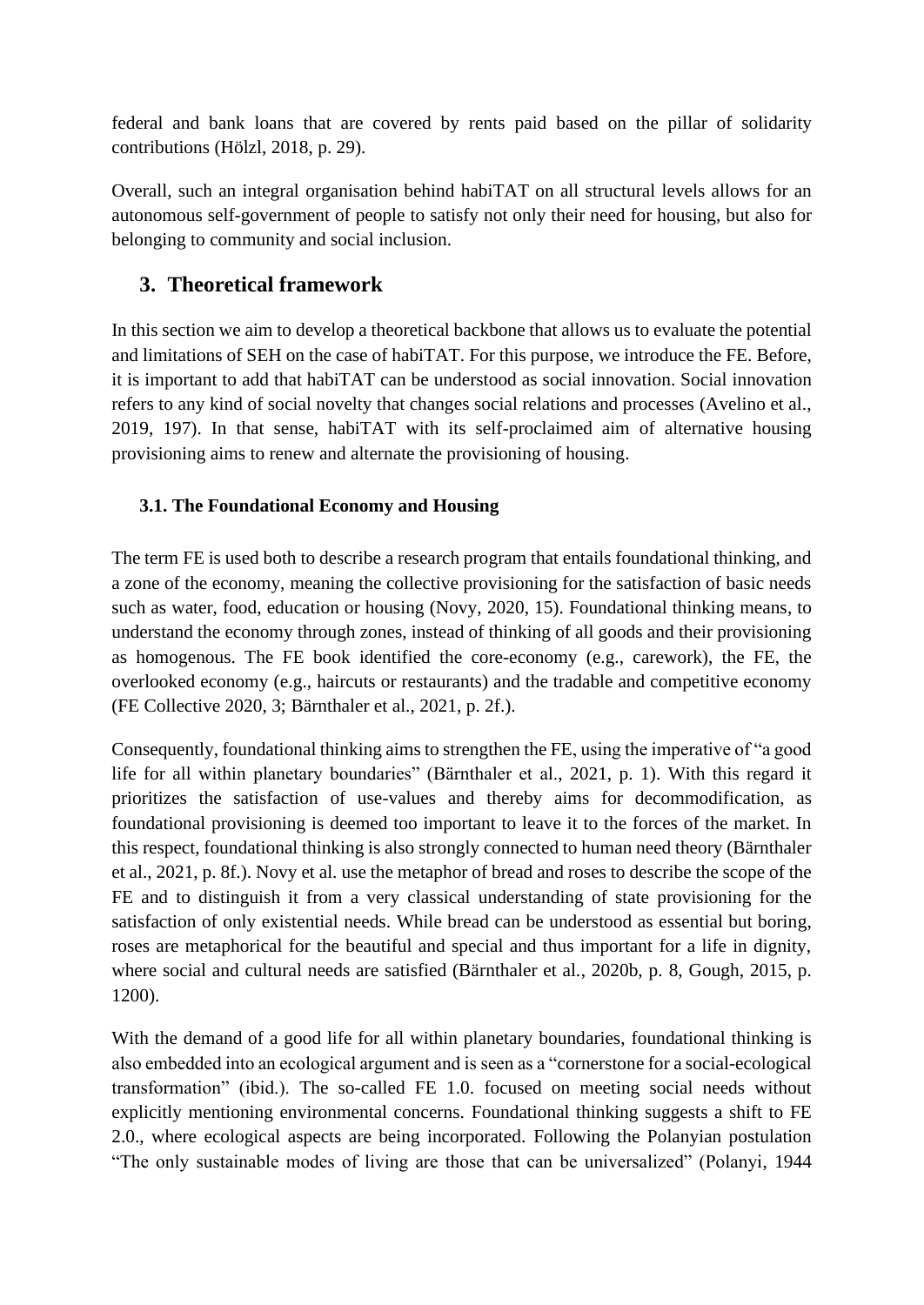[2001], p. 265), foundational thinking aims at satisfaction of needs for all and not for only a few (Novy, 2020, p. 15). To achieve this, and based on a zonal understanding of the economy, Bärnthaler et al. demand for transformative policies towards the different identified zones of the economy. To strengthen the FE, it must be expanded, decommodified, ecologised and working conditions improved (Bärnthaler et al., 2020a, p. 12f.).

For our paper these categories are of great value as they allow us an understanding of what can be understood as strengthening of the FE in the field of housing. In the following we detail what can be understood with the categories expand, decommodify and ecologise. We exclude 'improving of working conditions' from our analysis as it is only a minor aspect of housing provisioning.

#### <span id="page-7-0"></span>**3.2. Decommodification condition**

Based on Polanyi, capitalist development relies on the double movement of commodification and decommodification processes - that is, their interplay and interdependence. The former relies on the provisioning by unregulated markets, and the latter - on market regulation and non-market provisioning (Bärnthaler et al., 2020a, p. 3, 5). According to him, some commodities that carry a "particular social and political interest" cannot be made into an object of trade and their provisioning must be decommodified for the benefit of society (ibid.). Housing falls into the category of such a crucial and an essential need that has to be satisfied, thus its decommodification is defined as one of the major conditions that should be fulfilled for the FE to be strengthened.

To decommodify housing would mean to free it from being a competitive tradable good on the current liberalized market where it has become an object of investment and speculation, i.e., has been commodified and financialised (Novy, 2020, p. 8). Decommodification can also lead to overcoming social inequalities. This is implied in the overarching idea of the moral grounds of the FE (FE Collective, 2018, p. 95). Basic services should be supplied to all citizens, thus they must be decommodified. In housing, various alternative modes of provisioning should be made possible to allow for its decommodification. The most intuitive options include housing commons and municipalisation of housing, where both sharing and prosuming is included (Bärnthaler et al., 2021, p. 13).

Decommodification of such a critical good for everyone as housing can "support and sustain the FE" (FE Collective, 2018, as cited in Bärnthaler et al., 2020a, p. 17). If housing, as one of the crucial aspects of the FE, is successfully fostered in a city, the latter can be referred to as "grounded city" (Engelen et al., 2017). Decommodification can be seen as a 'tool' that allows to overcome competitiveness of the modern organisation of life and most importantly when it comes to satisfaction of the basic needs for all.

The various forms of housing introduced in part 2.1. are commodified or decommodified to a different degree. In Figure 3, we have outlined the degree of decommodification of different types of housing provision. It is important to emphasize that this is a sketch that does not aim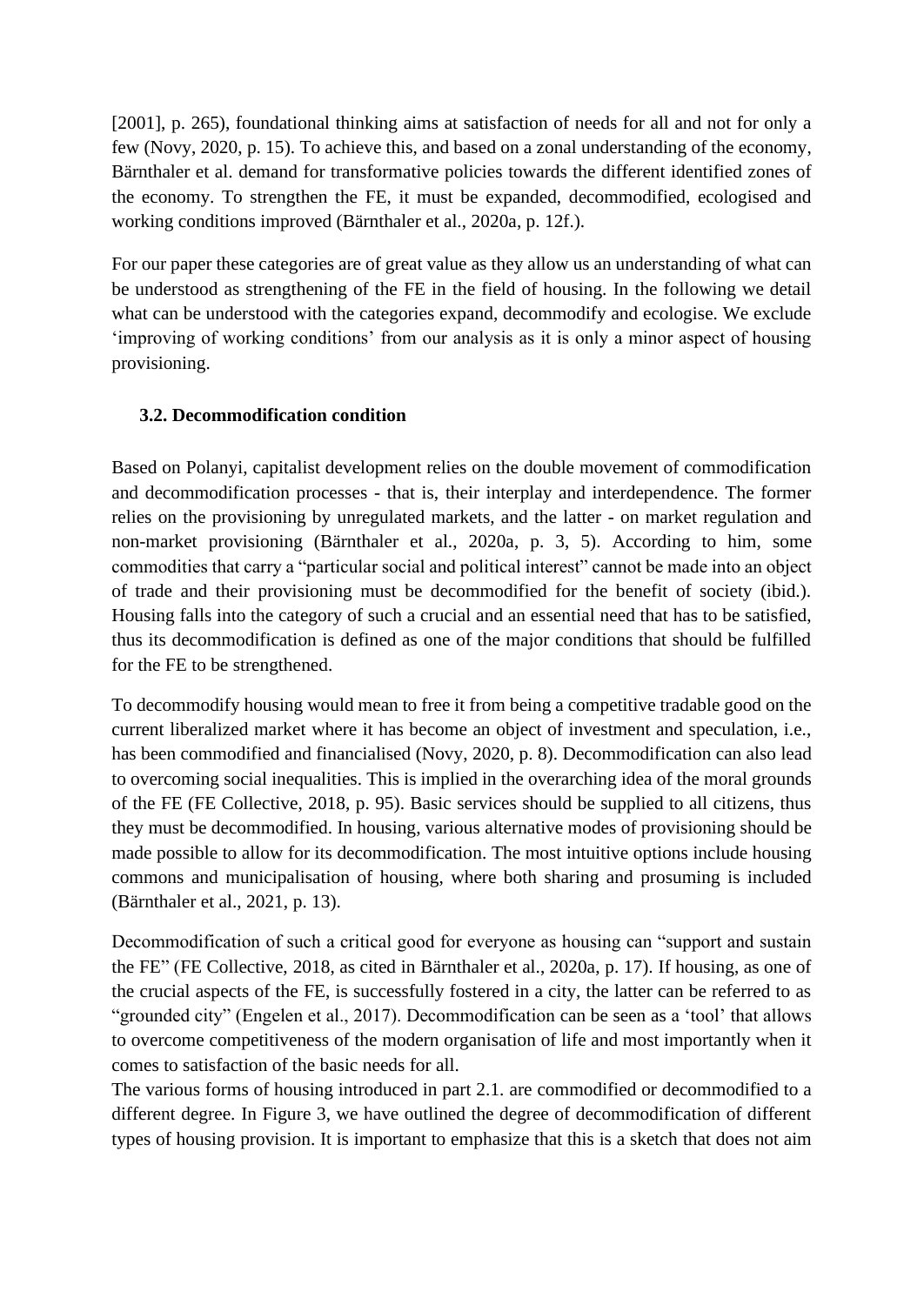for comprehensiveness as e.g., the role of subsidised housing is left out. Also, the exact positioning is not determinable and always depends on the specific politico-economic form.

Obviously, commercial housing provisioning is on the left side of this figure. As argued above, market-based provisioning turns housing into a commodity (Marx, 2017 [1872], p. 14-19), where housing is only seen as utilizable exchange value and not as use-value of living. For owner-occupied housing this is different. As long as a person occupies a house and has no interest in selling it, the building is not a commodity traded on the market. However, due to increasing financialization property is seen as an asset and the owner-occupied house as a speculative object that can possibly be sold. Interestingly, the same mechanism applies to those co-housing projects that aim for private property (Hölzl, 2018, p. 23). The limited profit distribution and the cost-rent principle of the LPHA sector lead to decoupling prices from market mechanisms and dampening of the overall rent-level to a certain extent (Müller et al., 2022, p.11). However, LPHA depend on housing politics, and increasing investment in housing has led to a shift in ownership structures with links to banks and insurances (ibid., p. 22; Larson and Lund, 2015, p. 266-269).

The goal behind social or municipal housing lies in providing general, affordable housing applicable to all citizens. In that sense, social housing is decommodified as the only purpose lies in use-value provisioning. However, since the 1990s housing stock was sold by the city of Vienna, which shows the of commodification due to political developments also for municipal housing (Hölzl, 2018, p. 22, Heeg and Rosol, 2007, Interviewee 1, 20). In foundational thinking, re-municipalisation and state provisioning is a central path for decommodification (Bärnthaler et al., 2021, p. 14). In contrast, SEH and specifically habiTAT have the selfproclaimed aim of withdrawing housing from the market sphere via small scale projects. However, it is to be discussed in our analysis in how far this goal is met.



<span id="page-8-1"></span>*Figure 3: Degree of decommodification for different forms of housing provisioning*

#### <span id="page-8-0"></span>**3.3. Expansion condition**

The demand to expand the FE mostly refers to the idea that the FE should play a more central and dominant role towards the other economic zones. This implies making "a substantial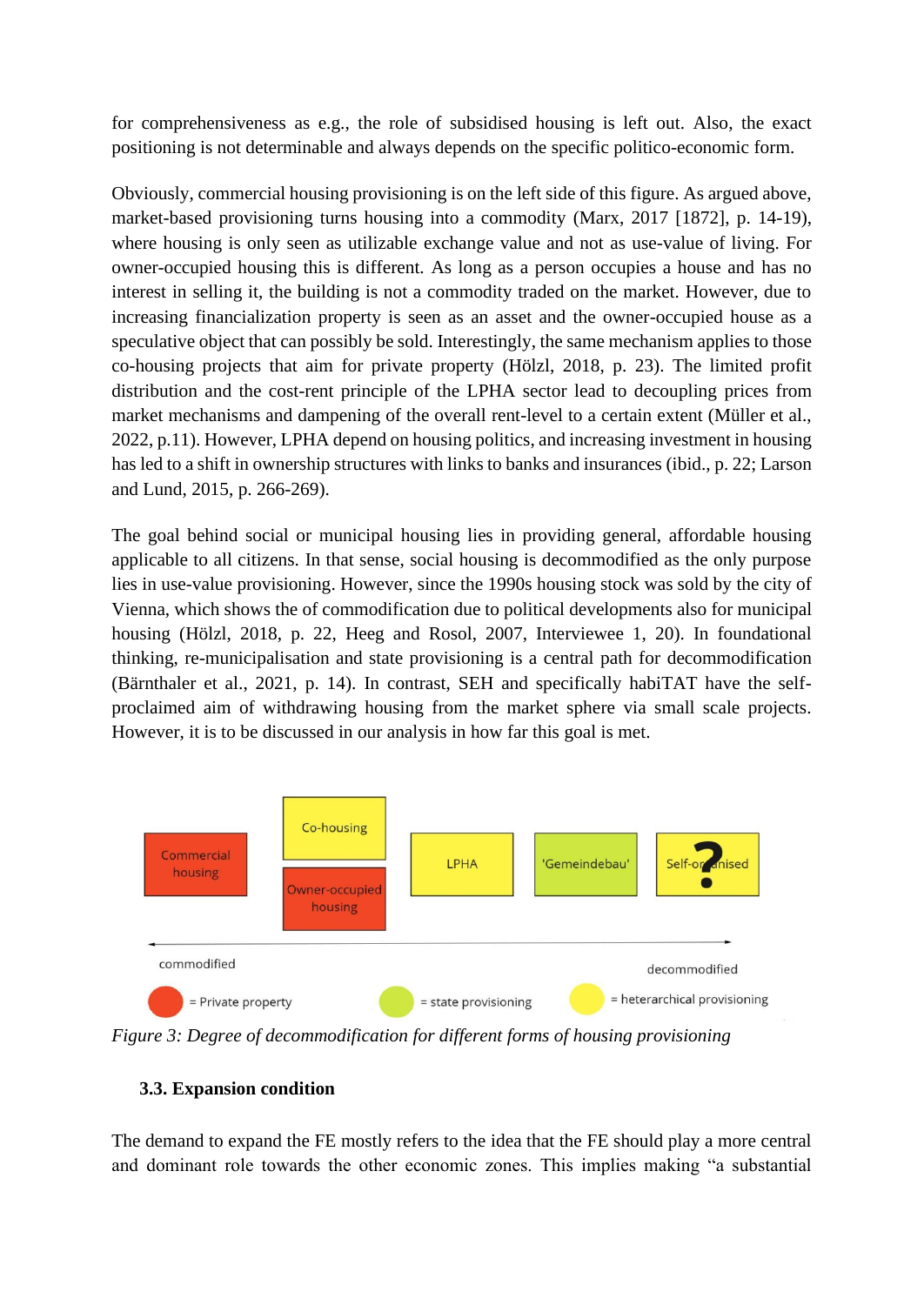difference for many households" (FE Collective, 2020, p. 12). Here, Polanyi's claim towards the universalizability of modes of living (and thus also systems of provisioning) should be remembered. The FE aims to be universal in a sense that a plurality of modes of living is accounted for (Bärnthaler et al., 2020a). With regard to housing this implies that while in general housing is a universal need, there is a variety of wishes towards how these needs should be satisfied. Additionally, the metaphor of bread and roses can be kept in mind: Expanding the FE does not only imply functional, essential provisioning but also to account for social or cultural needs. It can be summarised that to strengthen the expansion of the FE, provisioning systems must be universalizable and generalisable.

In the context of SEH, it is important to connect this idea to theories on social innovations. Social innovations are room for experiments and essentially place-based and local. This is also highlighted by the FE Collective: Local experiments are seen as essential to develop a dialogue within communities in order to identify foundational needs (FE Collective, 2020, p. 12f., FE Collective, 2018, p. 154 - 157). However, it is important to avoid falling into the local trap of assuming to change global problems on the local scale (Kazepov et al., 2020, 95). In order to strengthen the FE, social innovations must be transformative, so they "have the potential for long-term changes in basic social forms of capitalism" (Novy et al., 2021, 7). In that sense, foundational thinking claims that social innovations must be universal in its approach to challenging societal infrastructures and not fall for fetishization of the small-scale and local (ibid., p. 6; FE Collective, 2020, p. 12f.). One possible way for that lies in "foundational experimentation" – small-scale projects prefiguratively disrupt infrastructural configurations on the local scale, as a way to envision the foundational. This implies that social innovations need to upscale to strengthen the FE. Interestingly, this question of scalability of SEH is already brought up by Hurlin in connection to the Mietshäuser Syndikat:

"Can the syndicates provide housing for more than a marginal number of householders who are, consequently, singled out as constituting a subculture? Could the model have a positive impact on housing politics or might it only take over the government's task of providing decent and affordable housing? Is there a limit to scaling up the model and, if so, what kinds of structural changes are needed to keep the democratic structure of the syndicate?" (Hurlin, 2019, p. 357)

One central issue towards upscaling in the literature on collaborative housing are entry barriers and accessibility. While it is evident that commodified housing excludes those that cannot afford the rent, also de-commodified housing has entry barriers such as requirements for social housing or cultural and social capital necessary to be accepted within collaborative housing projects (Droste, 2015; Hede 2016, p. 60ff.).

#### <span id="page-9-0"></span>**3.4. Ecologise condition**

The theoretical starting point of foundational thinking is the acknowledgement of systematic non-sustainability of capitalism, based on its subordination of use value to exchange value, hence, prioritizing profit and not the satisfaction of human needs. Ecological conditions of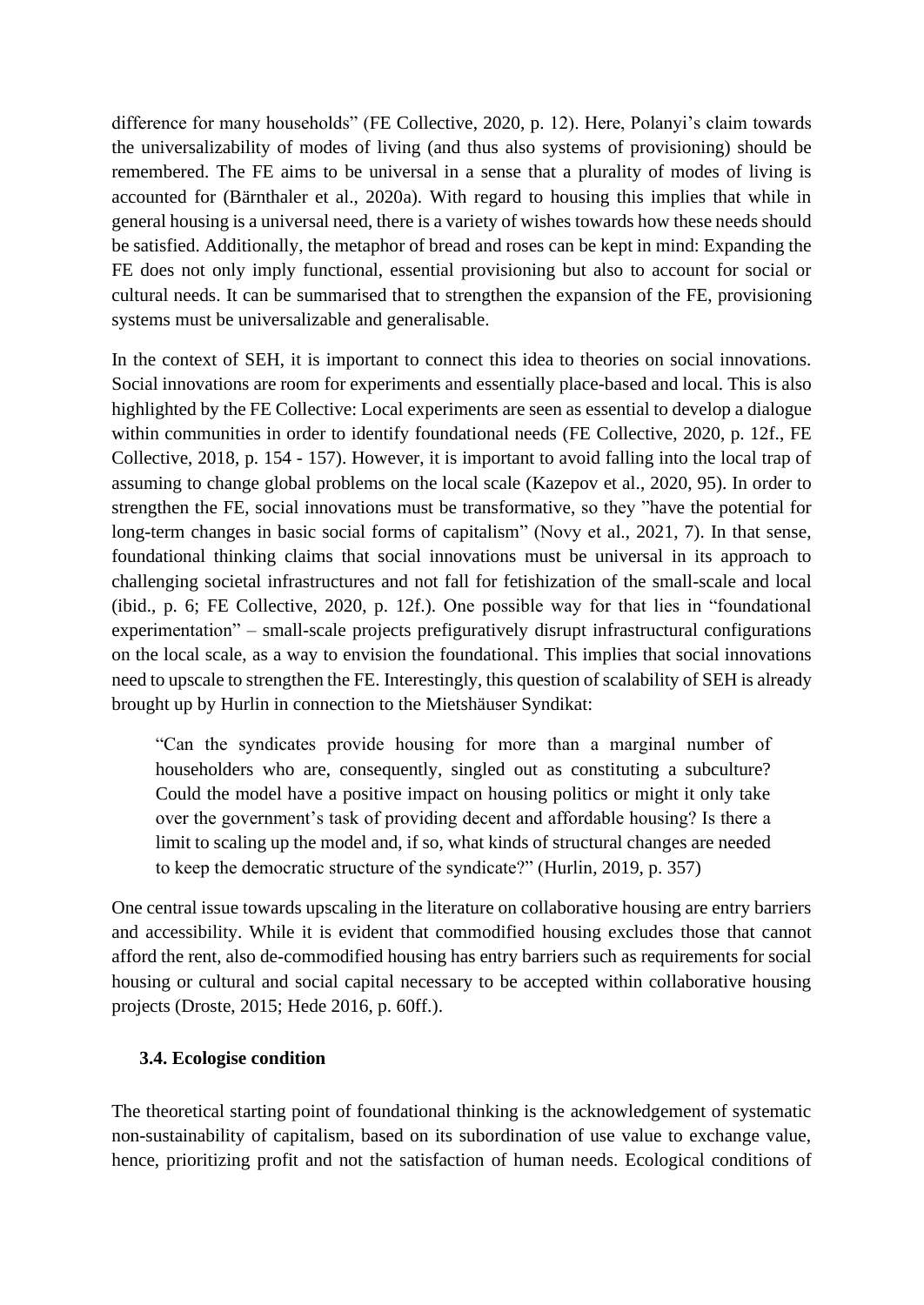capitalist production are contradictory as they function with the costless annexation of nature causing ecological catastrophes, although "functioning ecosystems are a precondition not only for a good life, but for capital accumulation as well" (Bärnthaler et al., 2021, p. 4). Making nature into a fictitious commodity and taking a human-friendly climate for granted, however, is an illusion (ibid., p. 6-7). As accumulation of capital so far only resulted in ecological overshooting and could hardly be decoupled from resource use, transformative ways of thinking have to deal with social-ecological contradictions (ibid., p. 1-2). The problematization of ecological contradictions led to foundational thinking 2.0. which develops strategies for a social-ecological transformation (ibid., p. 7).

From an ecological perspective, foundational thinking can serve as a strategic entry-point for a transformation by extending low-carbon foundational activities, decarbonising some and finding new sustainable foundational systems. Not only decarbonisation but also changes regarding other ecological spheres such as biodiversity and land use are part of ecologised provisioning systems. The share of ecologised provisioning has to be raised in order to strengthen the FE (ibid., p. 11). For a livable and just city, social-ecological infrastructures are key and have to be provided resource-friendly as well as collectively. Housing, health, care, green recreation and post-fossile mobility are necessarily parts of those social-ecological infrastructures. (Bärnthaler et al., 2021, p. 2-3; Bärnthaler et al., 2020b, p. 9)

In terms of housing, the question of ecologisation puts large demands on its system as the construction sector is responsible for much of the societal waste produced by the cement and steel industry (Interviewee 3, 1217). SEH constitutes a potential sector to tackle this issue as many projects seem to incorporate ecological thinking when building or refitting houses and when living together (ibid., 1346). Not only this material infrastructure but also the social infrastructure of SEH impacting tenants' social and consumption practices is assumed to have ecological impacts (ibid., 1452). In general, collaborative housing projects in Austria refer to projects characterized by a substantial degree of collaboration, social interaction and shared goals among the residents that concern, next to communal living, also fostering ecological sustainability (Lang, 2021, p. 13). Projects like Inigbw (Initiative gemeinsam bauen & wohnen), an advocacy group for collaborative living, aim to combine ecological and social sustainability in living and building practice (ibid., p. 17).

### <span id="page-10-0"></span>**4. Method and research design**

In the last section, we developed three different criteria that must be fulfilled for a social innovation to strengthen the FE. In our analysis we will use these criteria in order to test our research question:

#### **RQ: "In how far can SEH housing projects like Habitat strengthen the FE?"**

To answer this research question, we rely on the triangulation of different sources of qualitative data. Thereby, our study is organised in three stages: (1) literature review with a further step of building a typology, (2) exploratory interviews, (3) application of the chosen case study to the formed typology. The study follows an exploratory design with the elements of a case study,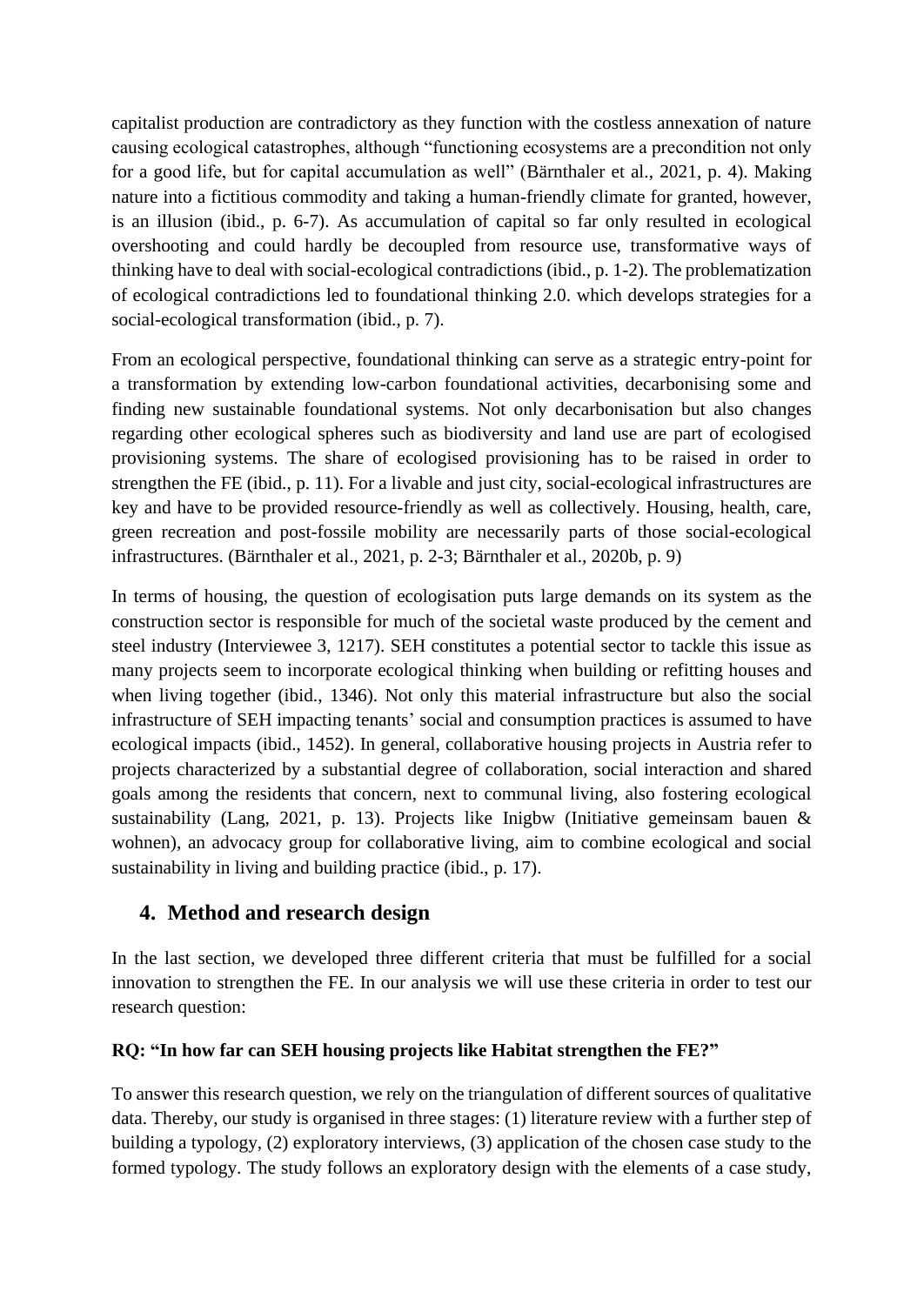existing literature presents a foundation for the formation of certain criteria with the following application to the existing case.

#### <span id="page-11-0"></span>**4.1. Exploratory interviews**

We rely on the interviews to give us valuable insights into the habiTAT project as well as deeper understanding of the concept of the FE from the expert in the field. Overall, three interviews were conducted: (1) with a member of a Bikes&Rails project, (2) with a member of a SchloR project, (3) with a researcher in the field of the FE with a focus on SEH. The concluding field trip to habiTAT was carried about by three members of the group. Transcripts of the interviews can be found in the appendix.

The organisation of interviews, as shown in the table below, with a habiTAT (part of case study) representative was cyclical in the sense that there was an initial semistructured interview that allowed us to gain a better understanding behind the motivation and background of the project. In the final stage of the research, it was also followed up by the field observation and an unstructured interview with the same respondent in Bikes&Rails house, i.e., one of the Vienna based habiTAT projects. The second interview was conducted with another member from a different habiTAT project. Such interviews provided us with a crucial angle of the similar small-scale bottom-up social initiatives for the case study assessment and the analysis part of the paper.

The semi-structured interview with the expert on the FE was carried out after the substantial independent research on the topic and formation of the typology. The possibility to interview an expert allowed for the critical assessment of the created typology and helped to get the insights regarding some narrow questions specific to our research.

| <b>Interviewees</b>                          | <b>Date</b> | <b>Place</b>        |  |
|----------------------------------------------|-------------|---------------------|--|
| Member of Bikes&Rails                        | 30.11.2021  | Zoom                |  |
|                                              | 24.01.2022  | Bikes&Rails,        |  |
|                                              |             | Emilie-Flöge-Weg 4, |  |
|                                              |             | 1100 Wien           |  |
| Member of SchloR                             | 13.01.2022  | Zoom                |  |
| Expert on the FE and in the field of housing | 13.01.2022  | Zoom                |  |

Considering the exploratory nature of the interviews, after transcribing they were used as an additional source of information to support our own conceptualisations, rather than a separate body of data, which did not require to apply any qualitative methods for the analysis.

#### <span id="page-11-1"></span>**4.2. Case study**

Our case study has a unique nature, which consists of the two steps. We first conduct the case study of habiTAT followed by the direct application of the self-developed typology to test the case against its potential to challenge the current housing situation in Vienna and strengthen the FE. Online internet research is the source of information for the general information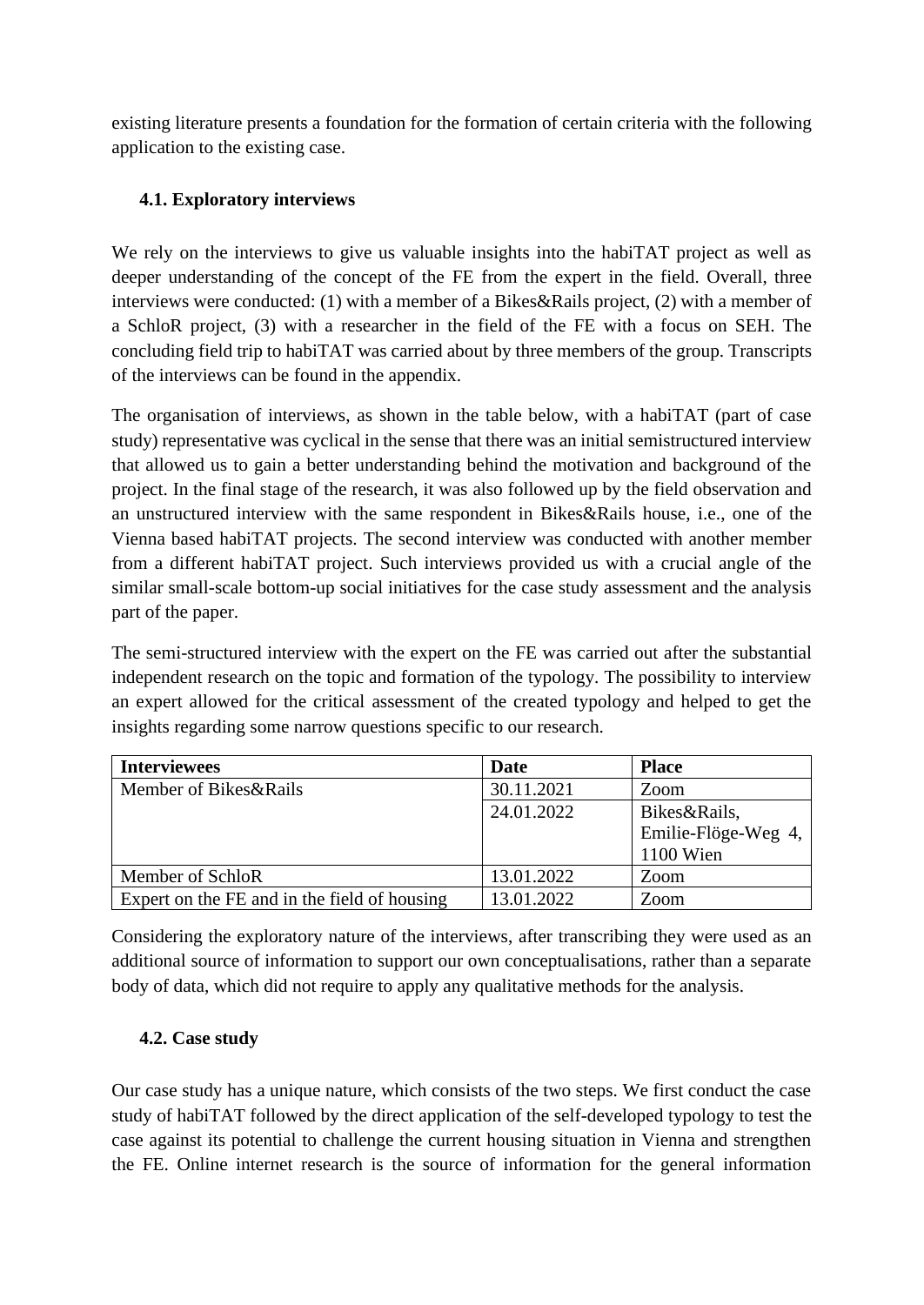gathering regarding the functional underpinning and main motivation behind the habiTAT initiative. Two interviews with the members of SEH initiatives under the aegis of the habiTAT and a field trip allowed us to study the case from the perspective that fits our research question and get an insider viewpoint in relevance to our study. Moreover, one more interview was conducted with the expert in the field of SEH, who is also well versed in the theoretical framework of the FE.

#### <span id="page-12-0"></span>**5. Analysis**

With desk research, literature reviews as well as interviews, habiTAT could be scrutinized by the three criteria decommodify, expand and ecologise. The following part consists of the main analysis that is then synthesized in part 5.4 to answer our research question extensively.

#### <span id="page-12-1"></span>**5.1. Decommodify**

It is the self-proclaimed aim of habiTAT to decommodify housing by withdrawing it from the market sphere. Both our interviewees from habiTAT stated this as pivotal motivation for the respective housing projects but also for the roof organisation. Using the legal construction introduced in part 2.2., dwellings are withdrawn from the market basically forever. As the roof organisation has a veto right to the selling of stock, the selling of buildings is prevented, unlike municipal housing that can be sold once the political majorities change (Interviewee 1, 270- 273; Interviewee 2, 825). This way, habiTAT projects are taken out of the logic of profit realisation and land speculation (Interviewee 1, 467). As this reduces the overall stock of commodified housing, habiTAT can be understood as counter-movement to land speculation and is thus called "anti-capitalist praxis" (Interviewee 2, 1053) by one of our interview partners. This also means that in habiTAT, in contrast to the private rental market, rents will not increase but rather decrease in the long term (Interviewee 1, 268). With this, habiTAT aims to show that it is possible to provide housing outside of the logic of markets, and that this housing is also affordable.

Private property within habiTAT is abolished and the formation of new habiTAT projects can be seen as a process of socialisation of property and common creation (Interviewee 2, 900- 902). In contrast to co-housing groups where private property relations remain and access is only given to those that can afford it, this enables a different form of collectivity that has the potential to change social relations among the inhabitants. E.g., the interviewee from SchloR told us, that they have a solidarity mechanism to re-shift rents among each other. At the commercial spaces that are part of SchloR, rent is determined by principles of solidarity economy. Projects that can't pay much rent are cross-funded. This enables the creation of space, that wouldn't be possible if rent would have to be paid according to the pure logics of capitalism (Interviewee 2, 939-954). In the long term, i.e., after approx. 30 years, there is redistribution from projects that have already been financed to new projects. In the Mietshäuser Syndikat, this is now the case with some projects, where a large part of the rent is used to finance new projects (Interviwee 2, 941).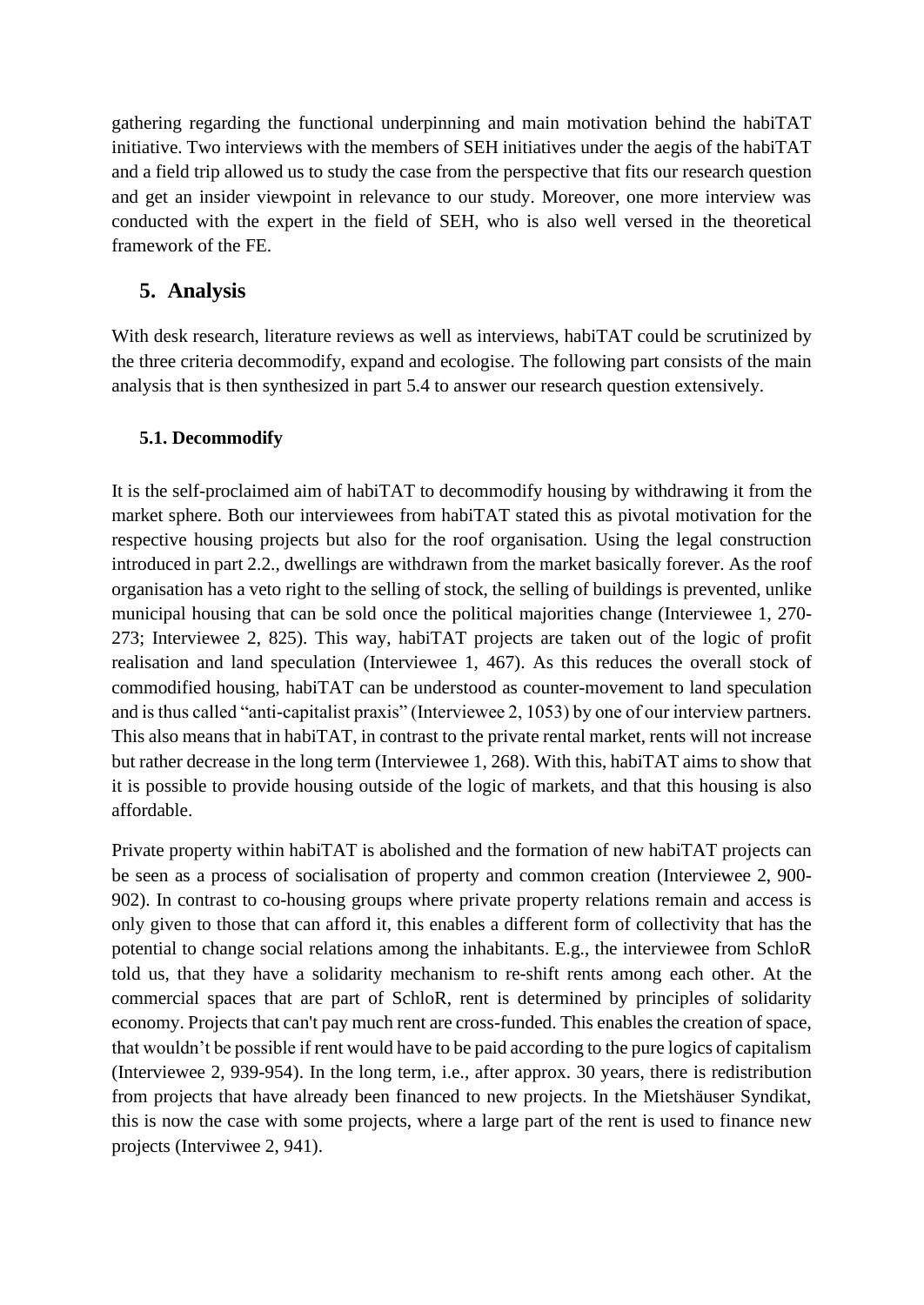However, habiTAT is still embedded into societal, i.e., capitalist relations. Rent is being paid by the residents, so that costs can be covered and the projects are financed (Interviewee 2, 939- 943). Land prices are a major barrier that aggravates the establishment of new projects and makes affordable rents challenging, especially within bigger cities (Interviewee 1, 231-236; Interviewee 2, 913). E.g., the establishment of Bikes & Rails was only possible because cheap building land was allowed for by the city of Vienna (Interviewee 1, 226). This shows that there are financial borders to what and how much is possible – however one interviewee pointed out that it is the aim of habiTAT to test how these borders can be stretched and to see how much is possible (Interviewee 2, 956-960).

One border towards decommodification by habiTAT was also mentioned with regards to the role of state provisioning of housing. It was emphasised by one of the interviewees that it should primarily be the role of the state to provide for affordable and decommodified housing and that the upswing of self-organised, decommodified housing should not be an excuse for the state to retreat from this task (Interviewee 2, 898-900). This can be embedded into a Polanyian understanding of decommodification and commodification as entangled and dialectical double movement. Decommodified housing can be provided via redistribution by the state or via reciprocity by cooperatives and SEH (Interviewee 3, 1395-1404). Thus, if decommodification of housing through SEH is accompanied by withdrawal of decommodified housing by the state, decommodification is not achieved and the FE is not strengthened.

#### <span id="page-13-0"></span>**5.2. Expand**

Within the model of habiTAT there is clear scope for further expansion. The number of projects continues to grow in Germany as well as in Austria, where the network was only established in 2015. Members of habiTAT are doing public work like accepting interview requests, creating websites for the projects and planning public events which shows efforts of expanding the network. habiTAT tries to make the idea more popular and give advice to groups that are interested in the model (Interviewee 2, 795). The projects learn from each other, especially new projects benefit from the generated knowledge of older projects, e.g., from the Mietshäuser Syndikat in Germany. And, due to the legal structure, the bigger the network grows the higher are the possibilities for financial solidarity.

However, various barriers of different reasons to expanding habiTAT remain. Financial and resource barriers exist in the access to ground resources which is highly limited due to high land prices (Interviewee 1, 211; Interviewee 2, 931). For small actors like habiTAT it is nearly impossible to get to land without cooperation (ibid., 211). Related to this issue is the problem of very slow processes of crowd-funding for the establishment of new projects (Interviewee 2, 943; Interviewee 1, 388).

Moreover, the projects are still happening in a niche, being very small scaled in spite of new projects establishing (Interviewee 3, 1129). Many financial and time resources as well as knowhow are required to make a project happen and it takes several years to move in after the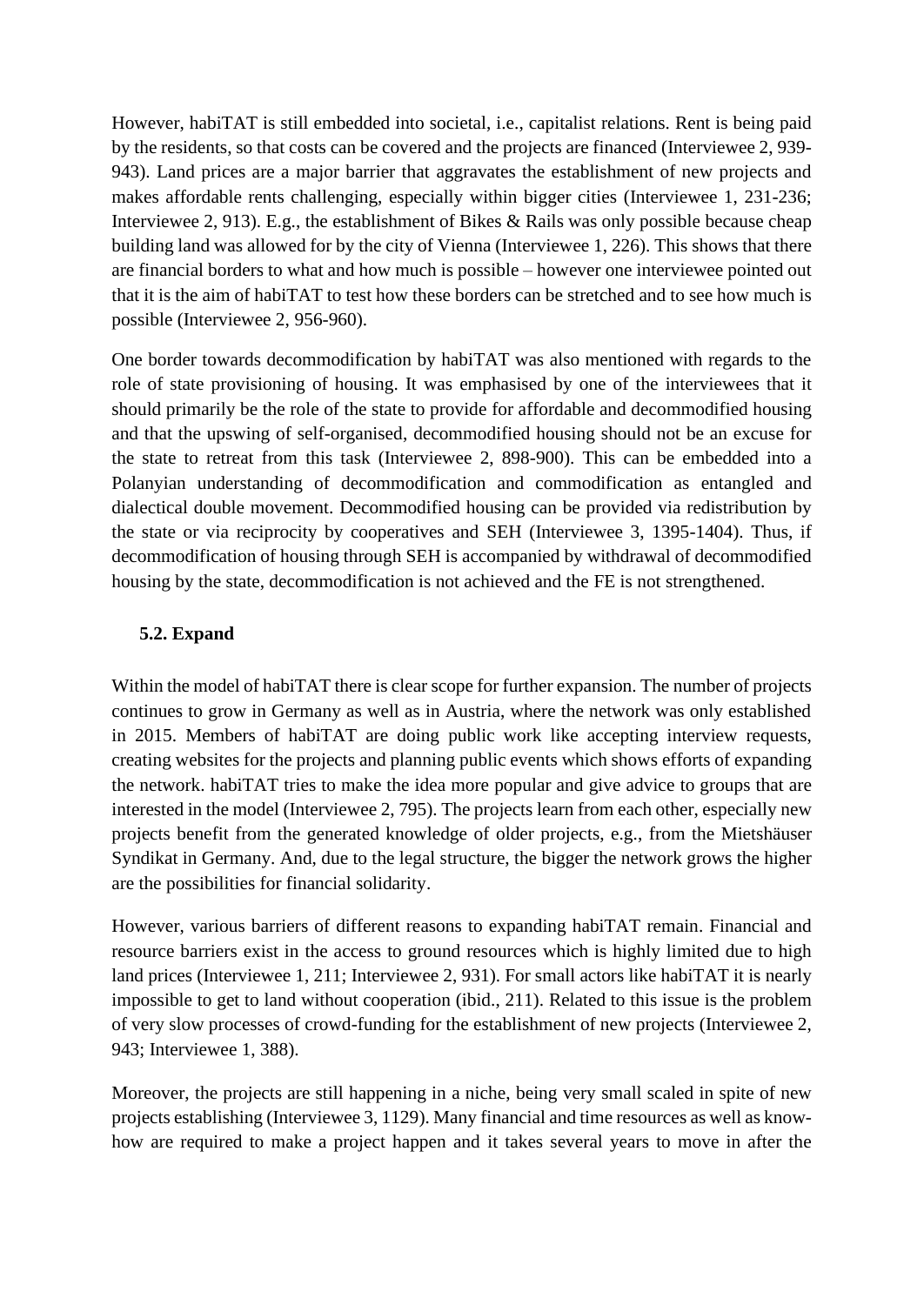planning started (ibid., 1129). Only people striving for collective modes of living and willing to put in lot of resources are part of the projects.

Other limitations towards expansion concern the homogeneity of habiTAT as well as other projects (Interviewee 1, 356). Ultimately, the tenants are mostly middle-class people and quite homogeneous in their education status as well as political orientation (ibid., 356) which leaves little space for various social milieus. The current crowd within habiTAT has a strong political and activist background, in that it is no coincidence for us that our two interview partners of habiTAT are involved in a variety of political activities.

Concerning this inclusivity issue and cooperation efforts by cities, it can be questioned why cities should subsidize properties for SEH projects when mainly middle-class people profit, whereas instead housing projects for vulnerable groups could be built (Interviewee 3, 1355). This dilemma refers very well to the tension between social innovations and aspirations of the FE as the middle-class background of social innovations often contradicts successful structural changes. However, the infrastructural provisioning for the lower class shall not be disregarded.

Our interviewees questioned whether habiTAT will ever play a big role in housing provisioning and whether scaling up of SEH in terms of high number of tenants is realistic (Interviewee 2, 829; Interviewee 3, 1270), and one has even questioned whether this would be desirable (Interviewee 2, 829). If a certain dimension of SEH is reached, the question is, whether the concept including participatory and democratic aspects can hold (Interviewee 2, 900). Hence, habiTAT could face a trade-off between expansion and its collective character.

#### <span id="page-14-0"></span>**5.3. Ecologise**

From an ecological perspective SEH is universalizable as there is high potential for collective and ecological modes of living. Ecologisation or ecological standards are not rooted in the structure of habiTAT (Interviewee 2, 1036). However, the political aspiration of withdrawing properties from the market and thereby developing an anti-capitalistic practice, is highly connected with habiTAT's recognition of an incompatibility between capitalism and sustainability. Hence, by consciously applying alternative approaches, ecological sustainability is somehow embedded in habiTAT's vision and strived for by individuals (Interviewee 2, 1071).

The inclusion of ecological modes of living can be accounted to the collective and selforganised character of housing provisioning. In contrast to large-scale cooperations or municipal housing, there is space for people to bring in ideas and a perceived responsibility towards the environment. However, some ecological aspects within habiTAT projects, are not only due to the nature of SEH but are requirements for new buildings in developing urban areas enforced by the city, especially in Vienna.

Ecological aspects in habiTAT concern material infrastructures as well as social infrastructures. In material aspects, the focus lies on sustainable construction materials when building or refitting houses. The Bikes&Rails house e.g., is a passive house and built entirely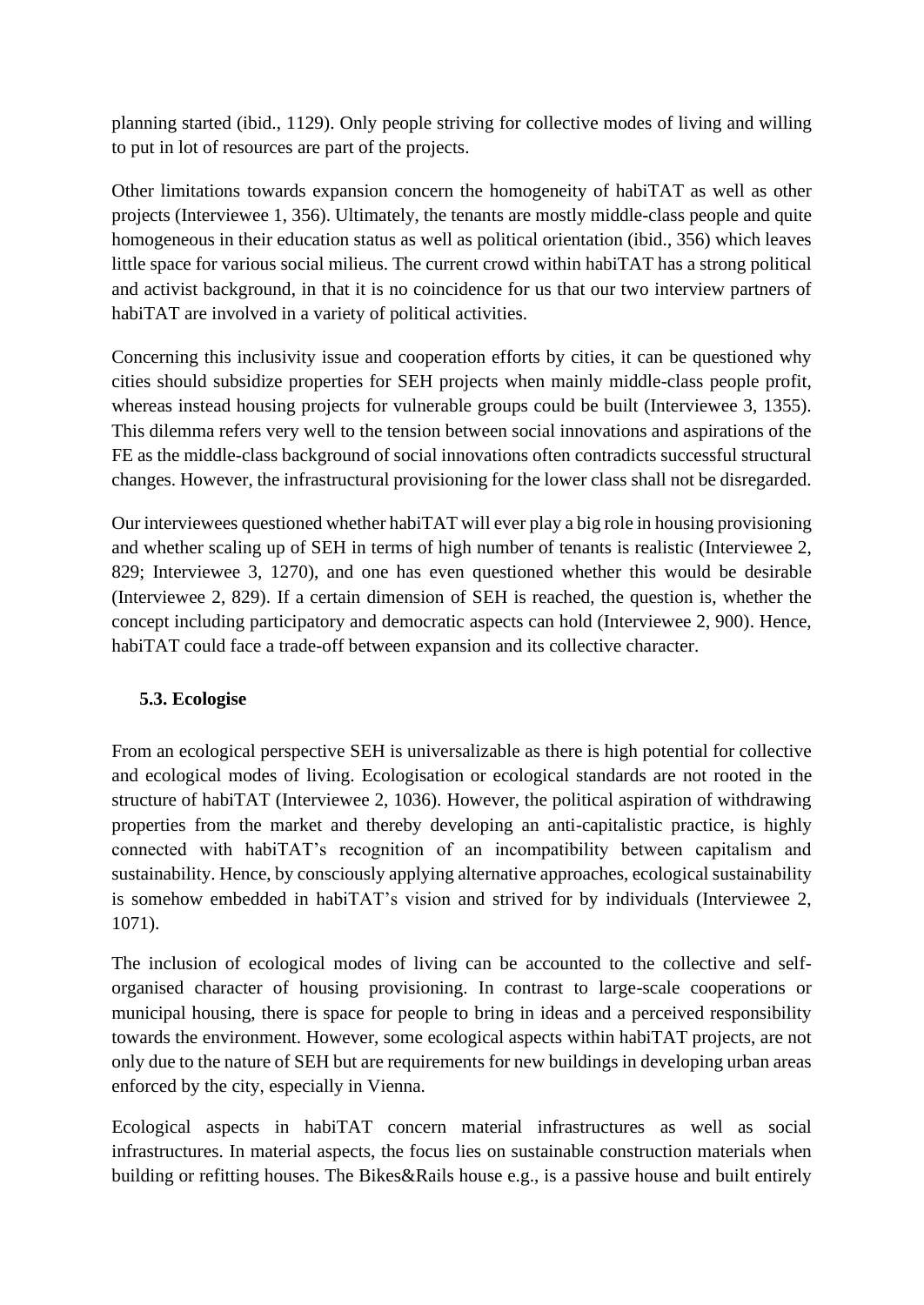out of wood except for the cellar. Also, within many SEH projects other ecological elements are integrated by recycling old materials or making cesspits and greenings. The pooling of resources is an important factor too, as, often kitchen, large common rooms, cargo bikes etc. are shared (Interviewee 3, 1447; Interviewee 1, 618; Interviewee 2, 1037). The problem with ecologising material infrastructures, however, concerns financial constraints as the most ecological solution often requires high costs.

Ecologised social infrastructures include shared beliefs among tenants towards human-nature relations and towards sharing as a central element. This commonality strongly impacts social practices such as consumption or mobility patterns (Interviewee 1, 618; Interviewee 3, 1150). People at Bikes&Rails e.g., share cargo bikes, do not own cars and use public transport (ibid.). Living in a habiTAT project means enormous resource-savings with consumption going back drastically. People share tools as well as food automatically and waste as well as purchases reduce (Interviewee 1, 545). Hence, resource reduction through living together certainly characterizes all projects.

The ecologisation of habiTAT is also connected to decommodification as shared incentives are not directed towards generating money and exchange value but people care about the project and its purpose for people as well as society.

As ecological demands in the housing sector are not met, the discussion of how housing is organised increases. Here, one expert mentioned that SEH can be "an important piece of the puzzle" that has to be combined with many other instruments by the state and by citizens (Interviewee 3, 1220).

Finally, habiTAT is embedded into a highly unecological housing system. Building new houses is always problematic from an ecological point of view whereas re-fitting constitutes the more sustainable option. For re-fitting and sustainable solutions in habiTAT projects, people have to use a lot of resources and also need to take risks (Interviewee 1, 572). Yet, especially in Austria, the goal of building and owning a single-family house is very widespread. In comparison to SEH, the risks are not much lower and from an ecological point of view, this phenomenon is catastrophic. So, on the one hand, a lot of resources go in habiTAT projects, on the other hand, it appears less damaging when comparing it with the common way of how people create property for themselves (ibid., 572).

#### <span id="page-15-0"></span>**5.4. Synthesis: habiTAT as light-house project**

In the last section we have analysed, in how far habiTAT as SEH network can strengthen the FE with regards to decommodification, expansion and ecologisation. Thereby we arrived at a multifaceted picture: First, habiTAT achieves decommodification within societal relations. Second, there are possibilities to expand but neither a realistic pathway nor the desire to become mainstream housing provider. Third, the collective and participatory elements open up the space for ecologisation within the distinct housing projects. In answering our overall research question, especially our results for a possible expansion of SEH are remarkable: SEH can certainly not become *the* major solution in strengthening the FE in the housing sector, due to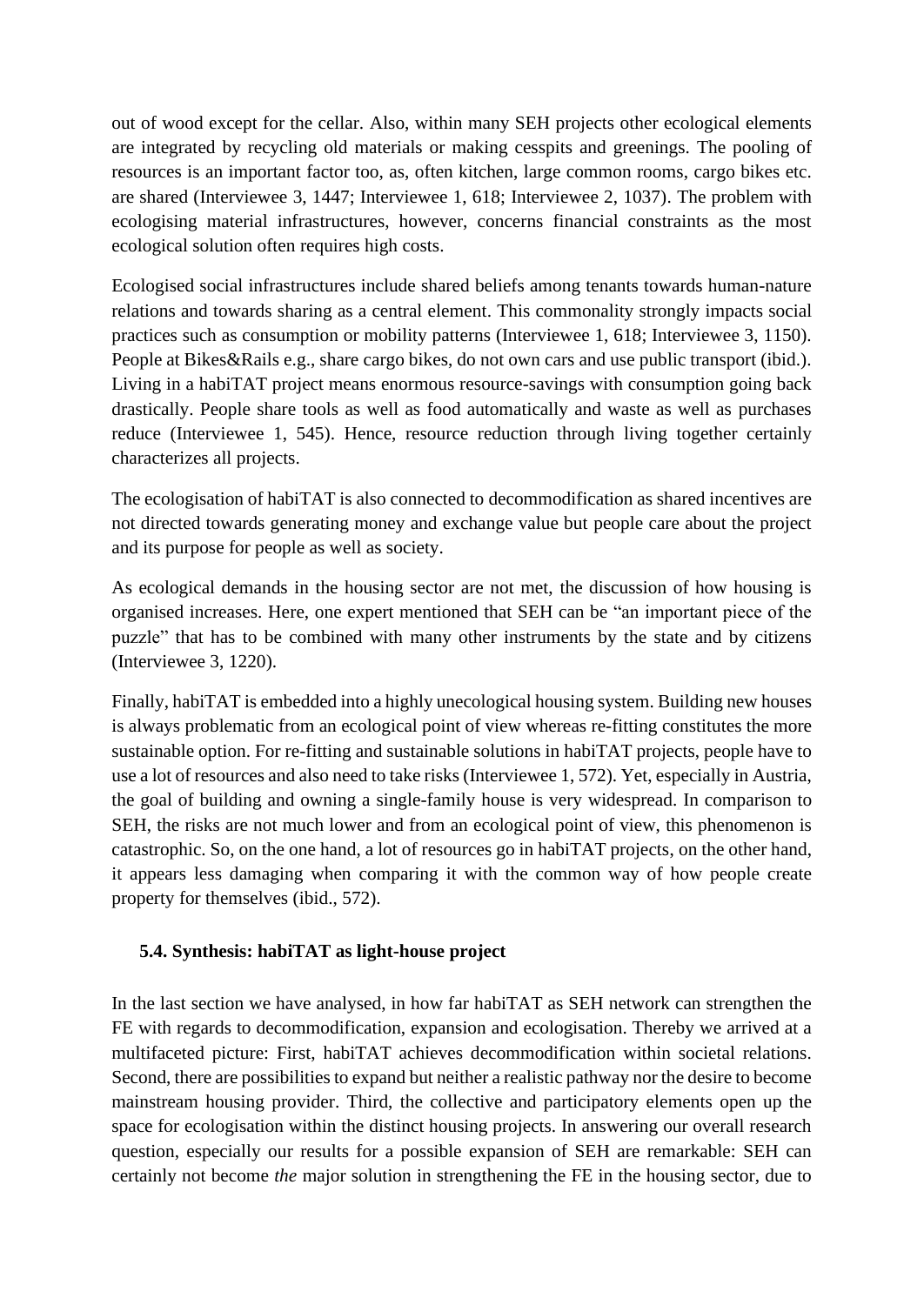high entry barriers and a very homogenous target group but also due to organisational difficulties of a self-organised structure for large-scale upscaling.

One of our interview partners from habiTAT questioned himself whether it is desirable that SEH provides universalizable housing for all. For him, instead, a central aim is to generate learnings in housing provisioning, be it for other projects with less activist and engaged members, or for municipal housing provisioning (Interviewee 2, 868-872). This leads to an understanding of habiTAT as light-house project and place of foundational experimentation, where important insights of transformative praxis are lived and learned. Self-evidently, the central element that is learned and reinforced within SEH is the collective and self-organising character. One interviewee termed this as biggest strength and weakness: On one hand, it contributes to ecologisation, it enables decommodification, and it also simply increases the quality of living. Here, it is interesting to come back to the metaphor of bread and roses. Housing provisioning within habiTAT does not only seem to be simple bread but also entail the beauty of roses. On the other hand, it naturally limits the potential size of projects and excludes all those who strive for less collective modes of living (Interviewee 1, 487-583).

One aspect that repeatedly came up during our research and that is central for an answer to our research question, is the relation between SEH and the state. In the following we outline four aspects of this relation. First, SEH can and should not be understood as alternative to housing provisioning by the municipality. If the consequence of more SEH projects is a withdrawal of state provisioning, this contradicts the aim of the FE of universalizable, decommodified systems of provisioning. This is specifically the case as SEH primarily attracts people with middle class backgrounds due to high entry barriers with regards to social and cultural capital and thus does not solve the housing crisis for lower classes. Here, the danger of fetishization of social innovations, outlined in part 3.3., becomes apparent. To strengthen the FE, social innovations must be transformative by challenging capitalist infrastructures and not just be a niche for middle-class people. If SEH is seen as a foundational experiment, this tension can be transcended. Then, SEH can be understood as part of a counter-movement that demands political action and opposes the neoliberal turn in housing policy. By withdrawing housing from the market, a political statement is made: 'If you don't provide decommodified housing, we do it ourselves.' The subtext here is that the state should return to its role as a provider of affordable housing.

Second and related, our research identified several connection points between the state and SEH. HabiTAT already cooperates with the city of Vienna. E.g., the establishment of Bikes & Rails was enabled by a concept competition for collaborative housing that was won by the collective, where only half of the land price had to be paid (Interviewee 1, 226). Various potential policies by the city were identified that could further facilitate SEH provisioning. However, it must be kept in mind that it is questionable whether SEH should benefit from subsidies with the current social structure of the projects (Interviewee 3, 1231-1240). Because of this, especially mechanisms are interesting to us that could help habiTAT in overcoming barriers towards more universalizable housing provisioning. For one, the city could promote SEH by including it in their housing allocation programs, and thereby be an interesting multiplicator for increasing heterogeneity in SEH. This way other societal strata could be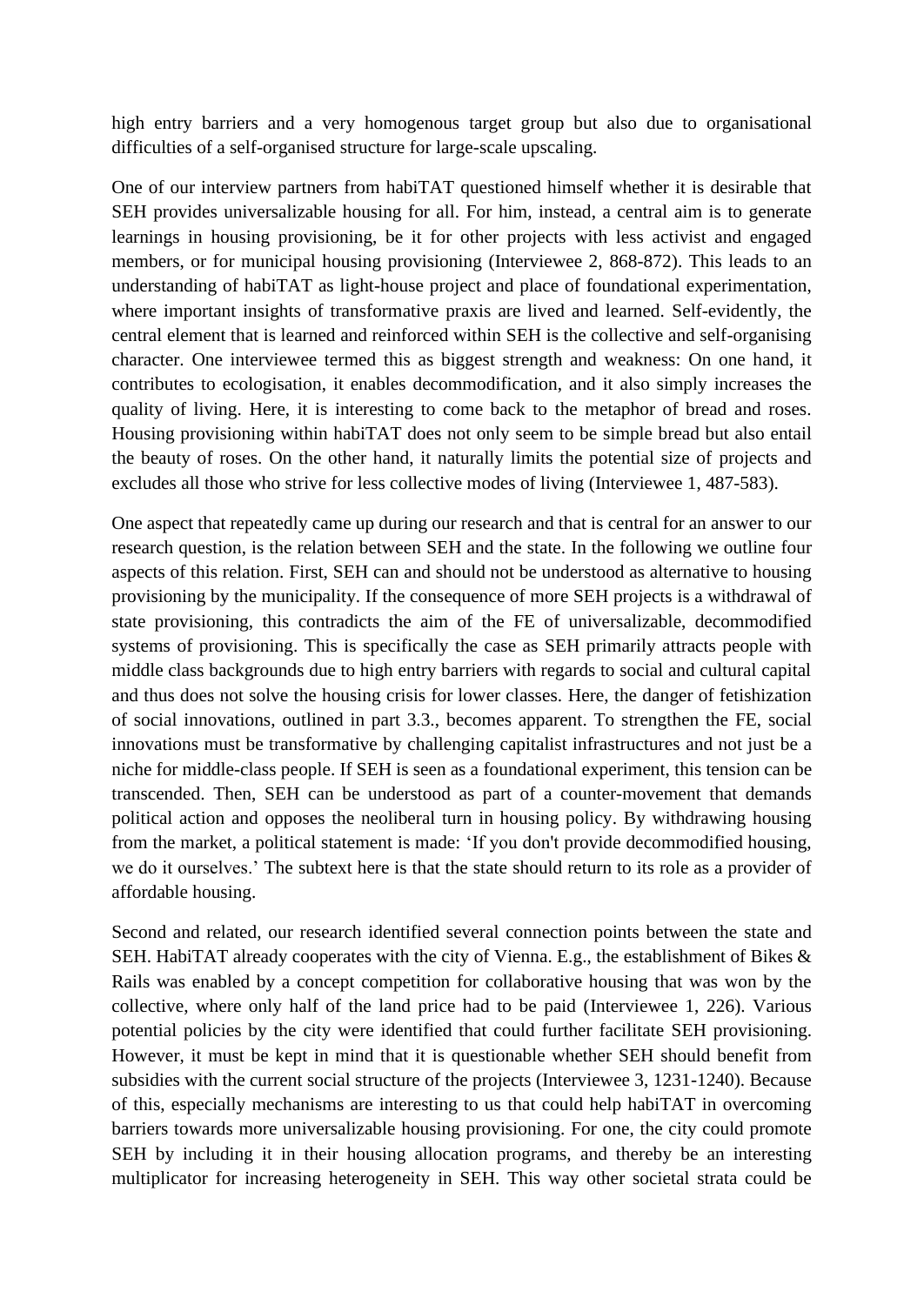reached (Interviewee 1, 2021, 355-375; Interviewee 3, 1260-1266). For the other, the city could establish financing pools for bridge financing: When a suitable site is found by a SEH group, the financing must be guaranteed within a few weeks, whereas the collective crowdfunding practiced at habiTAT takes several months. This gap could be bridged with credits by the city (Interviewee 1, 2021, 382-388, Interviewee 2, 915-930).

Third, SEH can generate learnings for the state provisioning by the city of Vienna. All our interviewees labelled the social housing provisioning of the 'Gemeindebauten' paternalistic and argued that collaborative, participatory and self-organisational elements were missing (Interviewee 1, 304-311; Interviewee 2, 828-836; Interviewee 3, 1330-1333). As argued above, collectivity is a pivotal learning from SEH and its re-integration into municipal housing could strengthen the engagement of inhabitants with their dwelling and neighbourhood. We speak of re-integration, as this would imply a return to the roots for the city of Vienna: In the housing provision of Red Vienna, there were a variety of collective cultural institutions - only over the decades has this inclusive, participatory model morphed into the top-down approach of today (Interviewee 3, 1343-1353).

Fourth, we want to draw attention to the possibilities of synergies by cooperation and new hybrid actor configurations, where self-organised projects become part of bigger development projects. In Freiburg, Germany, the municipality approached the Mietshäuser Syndikat to jointly provide housing on a large scale in an urban development area. Eventually this resulted in four larger scale syndicate houses. For the city this is a highly beneficial trajectory, as this promises affordable rents, basically for ever, the empty municipal coffers are not burdened and collaborative housing is promising to upgrade the neighbourhood (Interviewee 1, 255-267; Interviewe 2, 814-820, Hölzl 2018: 34). While this could be a promising pathway to overcome the barriers to upscaling by SEH, the danger of neoliberal outsourcing by the city is present again.

The multi-layered connection between self-organised and municipal housing provisioning can finally also be added with the relation between different forms of heterarchical housing provisioning. Different forms of heterarchical provisioning strive for different levels of collectivity and can still learn from each other. One of our interviewees e.g., brought up the example of the Wohnprojekte Genossenschaft (WoGen), where ideas from SEH and cooperatives are brought together (Interviewee 2, 977-1005). It would be an interesting further research endeavour to see how LPHA and SEH initiatives like habiTAT could cooperate and strengthen each other.

# <span id="page-17-0"></span>**6. Conclusion**

In this paper we examined a current role of habiTAT as well as its potential to fulfil the three pillars of the FE approach. We believe that our results can be applied to other cases that constitute SEH and depict their existing and future role in housing provisioning not only in Vienna, but in many other European cities.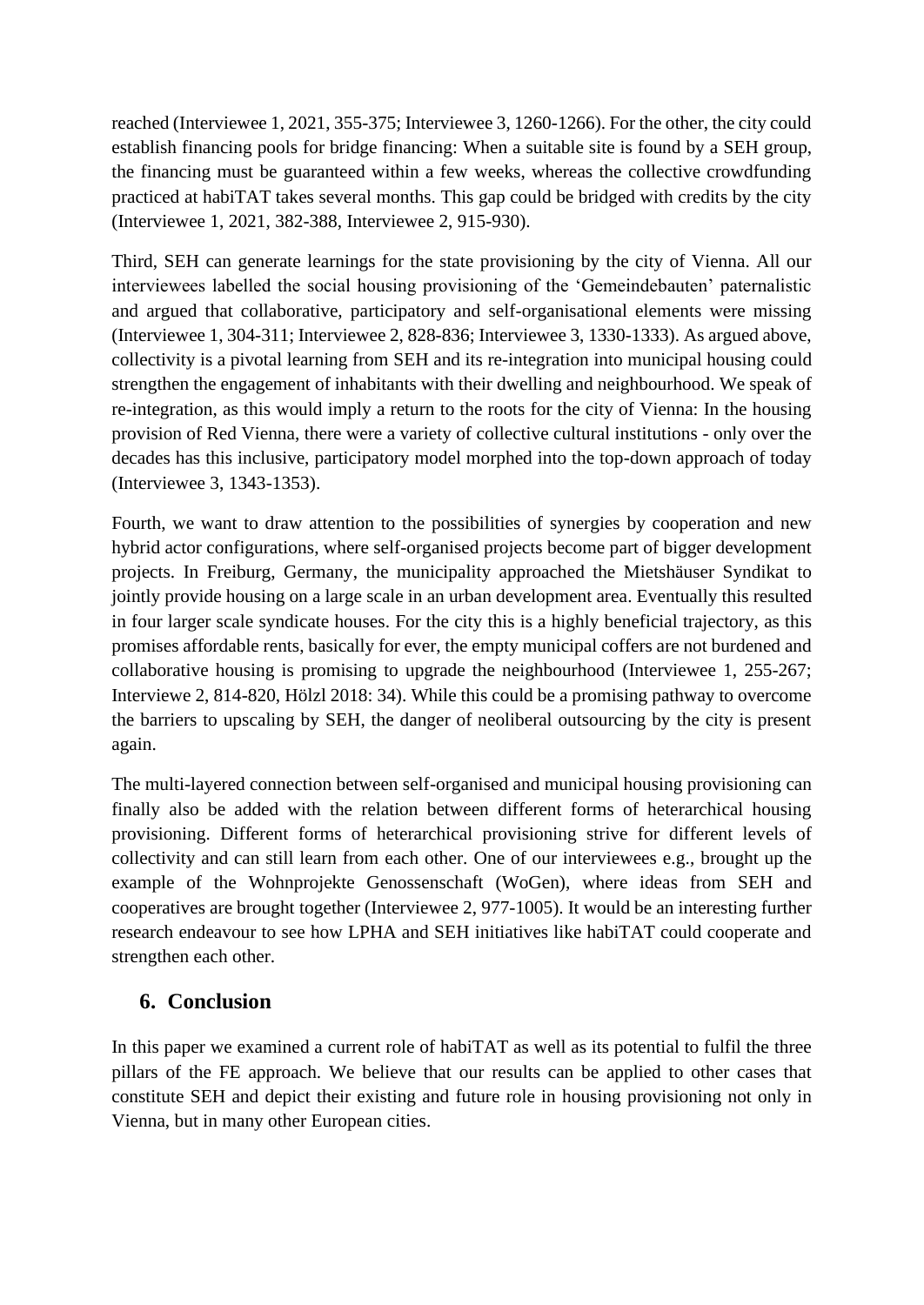Since housing was the main topic of our research, we relied on the FE 2.0 as the framework for the theoretical part of the paper. We believe this approach is particularly suitable for the topic of housing and allows to capture the important pillars, necessary for the universal satisfaction of a particular basic need for all. Based on FE we defined three conditions that were applied to the case of habiTAT: to decommodify, to expand, to ecologise.

Based on desk research and analysis of three conducted interviews we concluded that fulfilment of defined conditions is possible to a certain extent and may be contested. If fully decommodified, housing provisioning ceases to be the responsibility of the state, yet it may not be possible due to the capitalist overarching system. Being a niche phenomenon leaves many barriers for expansion, e.g., the bigger the project - the greater the financing, issue of inclusion, and internal questioning of whether up-scaling is wanted. Ecological aspect is mainly based on active decisions of members to account for it, rather than it being grounded in the system of SEH.

Overall, we conclude that the main transformative role of SEH project such as habiTAT lies in its ability to be a light-house project and foundational experiment. Due to various dilemmas that prevent the absolute fulfilment of the three conditions of the FE, the main power of SEH projects lies in the generation of learnings to either prompt others to create similar initiatives, also incentivised by the state, or inspire the municipality to apply their knowledge and practices to the municipal housing provision.

The contradictory provisioning of housing in the tension of the double movement of decommodification and commodification, with the simultaneous importance of the housing sector for the market and for people, through aiming at higher profits and satisfying a basic need, makes it a worthy filed for the further research. We assessed only one of many possible ways how housing can be made available for all through self-organised provisioning and discovered some major limitations in the realisation of such a goal. Other approaches to how the need for housing can be satisfied for all should be scrutinised and ideally, if successful, applied to practice.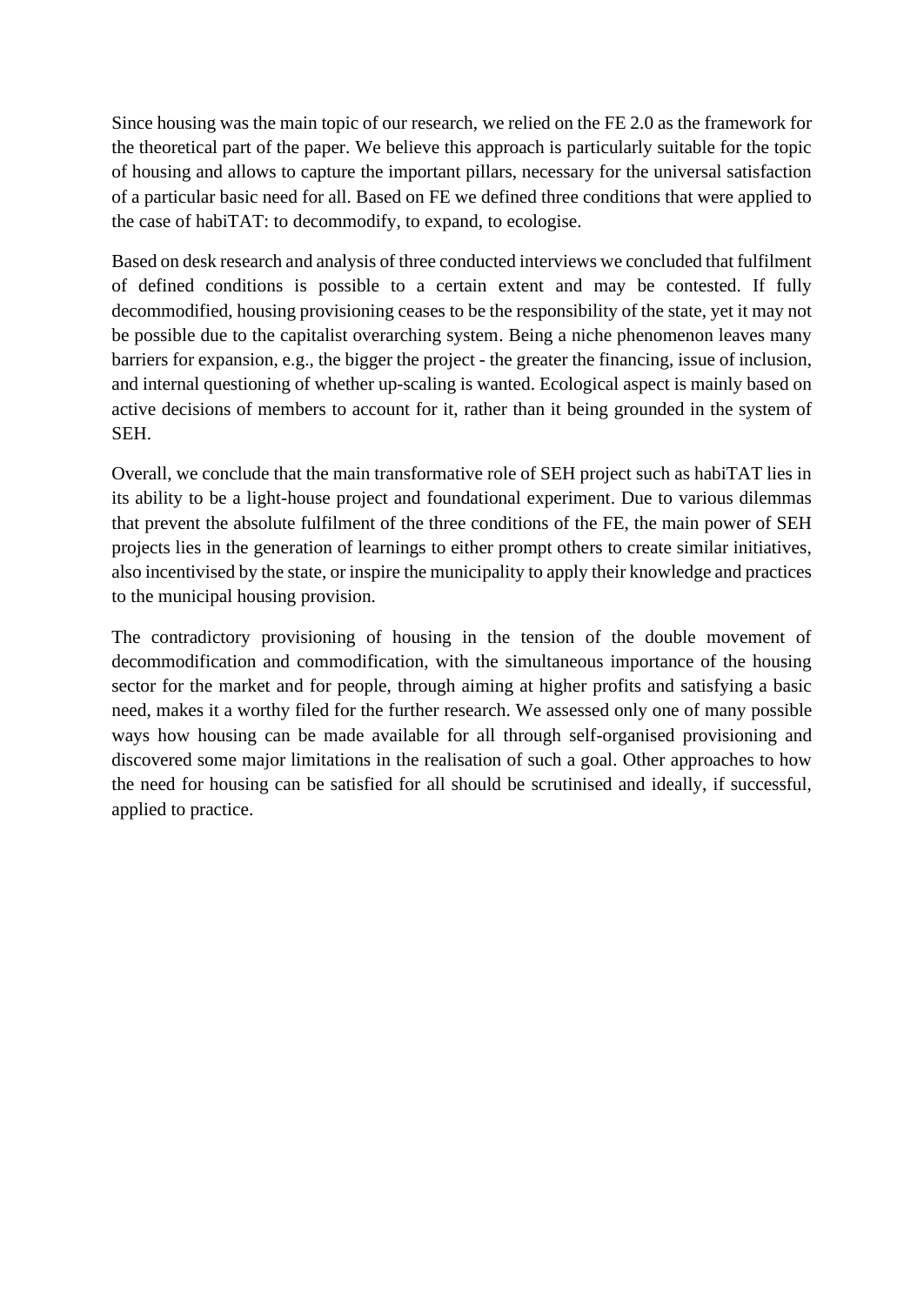#### <span id="page-19-0"></span>**References**

- Agenda Austria. (2021). ["Anteil der Wohnkosten am Einkommen stabil.](https://www.agenda-austria.at/grafiken/anteil-der-wohnkosten-am-einkommen-stabil/)" Retrieved on 12.12.2021 from [https://www.agenda-austria.at/grafiken/anteil-der-wohnkosten-am](https://www.agenda-austria.at/grafiken/anteil-der-wohnkosten-am-einkommen-stabil/)[einkommen-stabil/](https://www.agenda-austria.at/grafiken/anteil-der-wohnkosten-am-einkommen-stabil/)
- Avelino, F., Wittmayer, J. M., Pel, B., Weaver, P., Dumitru, A., Haxeltine, A., . . . Ruijsink, S. (2019). Transformative social innovation and (dis) empowerment. *Technological Forecasting and Social Change*, 145, 195-206.
- Bärnthaler, R., Novy, A., & Plank, L. (2021). The Foundational Economy as a Cornerstone for a Social–Ecological Transformation. Sustainability, 13(18), 10460.
- Bärnthaler, R., Novy, A., & Stadelmann, B. (2020a). A Polanyi-inspired perspective on social-ecological transformations of cities. *Journal of Urban Affairs*, 1-25.
- Bärnthaler, R., Novy, A., Kroismayr, S., Plank, L., Strickner, A. (2020b): Die Alltagsökonomie als Fundament zukunftsfähiger Stadtentwicklung. *dérive* 80, p. 6-11.
- Engelen, E., Froud, J., Johal, S., Salento, A., & Williams, K. (2017): The grounded city: from competitivity to the Foundational Economy. *Cambridge Journal of Regions, Economy and Society*, *10*(3), 407-423.
- Federici, S. (2018). Re-enchanting the World: Feminism and the Politics of the Commons. Pm Press, Oakland.
- Foundational Economy Collective. (2018): Foundational Economy: The infrastructure of everyday life. Manchester University Press.
- Foundational Economy Collective (2020): The foundational approach. Retrieved from: https://foundationaleconomycom.files.wordpress.com/2020/08/fe-approach-2020.pdf.
- Gough, Ian. 2015. 'Climate Change and Sustainable Welfare: The Centrality of Human Needs: Fig. 1.' *Cambridge Journal of Economics* 39(5):1191–1214. doi[:](https://doi.org/10.1093/cje/bev039) [10.1093/cje/bev039.](https://doi.org/10.1093/cje/bev039)
- habiTAT (..). Die Idee. Unabhängigkeit durch Zusammenhalt. Retrieved on 08.02.2022 from [https://habiTAT.servus.at/?page\\_id=219](https://habitat.servus.at/?page_id=219)
- Heeg Susanne, Rosol, Marit, 2007: Neoliberale Stadtentwicklungspolitik im globalen Kontext. In: PROKLA, Zeitschrift für kritische Sozialwissenschaft. Westfälisches Dampfboot: Münster.
- Hölzl, D. (2018). HabiTAT. Strategie und Instrument zur Sicherung leistbaren Wohnens. Vienna.
- Hurlin, L. (2019). Mietshäuser Syndikat: collective ownership, the , housing question' and degrowth. In: Nelson, A. and Schneider, F. (2019). Housing for Degrowth. Principles, Models, Challenges and Opportunities. Routledge, New York.
- Jessop B (1998, reprint 2019), The rise of governance and the risks of failure: the case of economic development, *International Social Science Journal,* 1998; 50: 29 45.
- Kadi, J. (2015). Recommodifying housing in formerly "Red" Vienna?. *Housing, Theory and Society*, *32*(3), 247-265.
- Kazepov Y, Colombo F and Saruis T. (2020) The multi-scalar puzzle of social innovation. In: Oosterlynck S, Novy A and Kazepov Y (eds) Local social innovation to combat poverty and exclusion: a critical appraisal. London: Polity Press, 91-112.